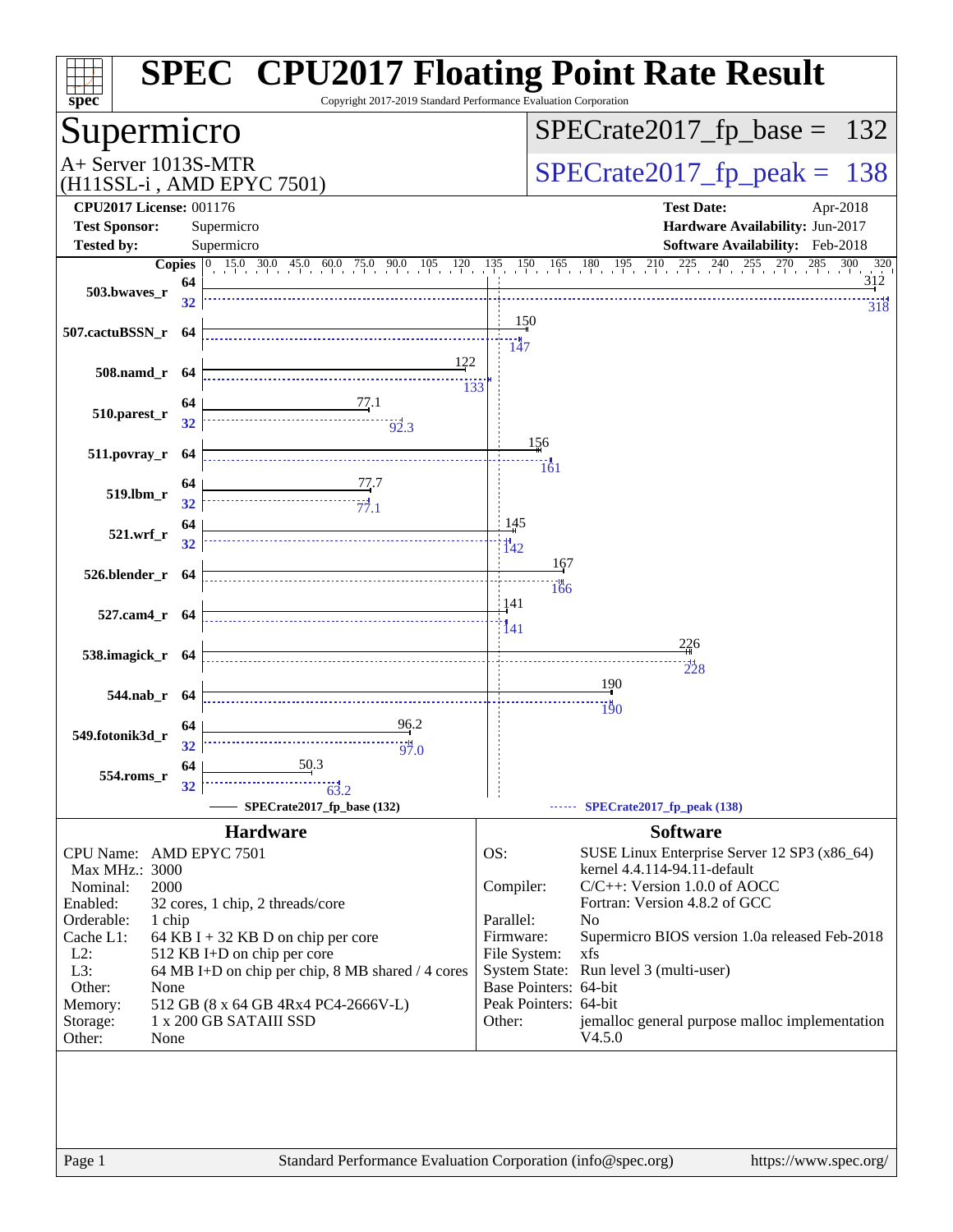

Copyright 2017-2019 Standard Performance Evaluation Corporation

### Supermicro

### [SPECrate2017\\_fp\\_base =](http://www.spec.org/auto/cpu2017/Docs/result-fields.html#SPECrate2017fpbase) 132

(H11SSL-i , AMD EPYC 7501)

 $A+$  Server 1013S-MTR<br>  $\langle H11$ SSL  $\cdot$  AMD FPYC 7501) [SPECrate2017\\_fp\\_peak =](http://www.spec.org/auto/cpu2017/Docs/result-fields.html#SPECrate2017fppeak) 138

**[CPU2017 License:](http://www.spec.org/auto/cpu2017/Docs/result-fields.html#CPU2017License)** 001176 **[Test Date:](http://www.spec.org/auto/cpu2017/Docs/result-fields.html#TestDate)** Apr-2018 **[Test Sponsor:](http://www.spec.org/auto/cpu2017/Docs/result-fields.html#TestSponsor)** Supermicro **[Hardware Availability:](http://www.spec.org/auto/cpu2017/Docs/result-fields.html#HardwareAvailability)** Jun-2017 **[Tested by:](http://www.spec.org/auto/cpu2017/Docs/result-fields.html#Testedby)** Supermicro **[Software Availability:](http://www.spec.org/auto/cpu2017/Docs/result-fields.html#SoftwareAvailability)** Feb-2018

#### **[Results Table](http://www.spec.org/auto/cpu2017/Docs/result-fields.html#ResultsTable)**

|                                 | <b>Base</b>   |                |            |                | <b>Peak</b> |                |       |               |                |              |                |              |                |              |
|---------------------------------|---------------|----------------|------------|----------------|-------------|----------------|-------|---------------|----------------|--------------|----------------|--------------|----------------|--------------|
| <b>Benchmark</b>                | <b>Copies</b> | <b>Seconds</b> | Ratio      | <b>Seconds</b> | Ratio       | <b>Seconds</b> | Ratio | <b>Copies</b> | <b>Seconds</b> | <b>Ratio</b> | <b>Seconds</b> | <b>Ratio</b> | <b>Seconds</b> | <b>Ratio</b> |
| 503.bwayes r                    | 64            | 2059           | 312        | 2061           | 311         | 2059           | 312   | 32            | 1017           | 316          | 1010           | 318          | 1010           | 318          |
| 507.cactuBSSN r                 | 64            | 541            | 150        | 541            | <b>150</b>  | 538            | 151   | 64            | 551            | 147          | 548            | 148          | 553            | 147          |
| $508$ .namd $r$                 | 64            | 499            | 122        | 499            | 122         | 500            | 122   | 64            | 455            | 134          | 455            | 133          | 459            | 133          |
| 510.parest_r                    | 64            | 2177           | 76.9       | 2170           | 77.1        | 2169           | 77.2  | 32            | 907            | 92.3         | 906            | 92.4         | 906            | 92.3         |
| $511.$ povray_r                 | 64            | 953            | 157        | 959            | <b>156</b>  | 965            | 155   | 64            | 923            | 162          | 926            | <u>161</u>   | 928            | 161          |
| $519$ .lbm $r$                  | 64            | 868            | 77.7       | 867            | 77.8        | 868            | 77.7  | 32            | 437            | 77.2         | 438            | 77.1         | 439            | 76.8         |
| $521$ .wrf r                    | 64            | 989            | 145        | 988            | 145         | 996            | 144   | 32            | 509            | 141          | 502            | 143          | 504            | 142          |
| 526.blender r                   | 64            | 583            | 167        | 583            | 167         | 582            | 167   | 64            | 584            | 167          | 585            | <b>166</b>   | 590            | 165          |
| 527.cam4_r                      | 64            | 793            | 141        | 795            | 141         | 793            | 141   | 64            | <u>795</u>     | <u>141</u>   | 794            | 141          | 797            | 141          |
| 538.imagick_r                   | 64            | 703            | 226        | 710            | 224         | 705            | 226   | 64            | 697            | 228          | 704            | 226          | 698            | 228          |
| $544$ .nab r                    | 64            | 568            | <b>190</b> | 567            | 190         | 569            | 189   | 64            | 571            | 189          | 568            | <b>190</b>   | 567            | 190          |
| 549.fotonik3d r                 | 64            | 2591           | 96.3       | 2592           | 96.2        | 2600           | 95.9  | 32            | 1286           | 97.0         | 1285           | 97.0         | 1306           | 95.5         |
| $554$ .roms r                   | 64            | 2021           | 50.3       | 2021           | 50.3        | 2021           | 50.3  | 32            | 804            | 63.2         | 803            | 63.3         | 805            | 63.2         |
| $SPECrate2017$ fp base =<br>132 |               |                |            |                |             |                |       |               |                |              |                |              |                |              |

**[SPECrate2017\\_fp\\_peak =](http://www.spec.org/auto/cpu2017/Docs/result-fields.html#SPECrate2017fppeak) 138**

Results appear in the [order in which they were run.](http://www.spec.org/auto/cpu2017/Docs/result-fields.html#RunOrder) Bold underlined text [indicates a median measurement.](http://www.spec.org/auto/cpu2017/Docs/result-fields.html#Median)

#### **[Submit Notes](http://www.spec.org/auto/cpu2017/Docs/result-fields.html#SubmitNotes)**

The config file option 'submit' was used. 'numactl' was used to bind copies to the cores. See the configuration file for details.

#### **[Operating System Notes](http://www.spec.org/auto/cpu2017/Docs/result-fields.html#OperatingSystemNotes)**

'ulimit -s unlimited' was used to set environment stack size 'ulimit -l 2097152' was used to set environment locked pages in memory limit

runcpu command invoked through numactl i.e.: numactl --interleave=all runcpu <etc>

Set dirty ratio=8 to limit dirty cache to 8% of memory Set swappiness=1 to swap only if necessary Set zone\_reclaim\_mode=1 to free local node memory and avoid remote memory sync then drop\_caches=3 to reset caches before invoking runcpu

dirty\_ratio, swappiness, zone\_reclaim\_mode and drop\_caches were all set using privileged echo (e.g. echo 1 > /proc/sys/vm/swappiness).

Transparent huge pages were enabled for this run (OS default)

Huge pages were not configured for this run.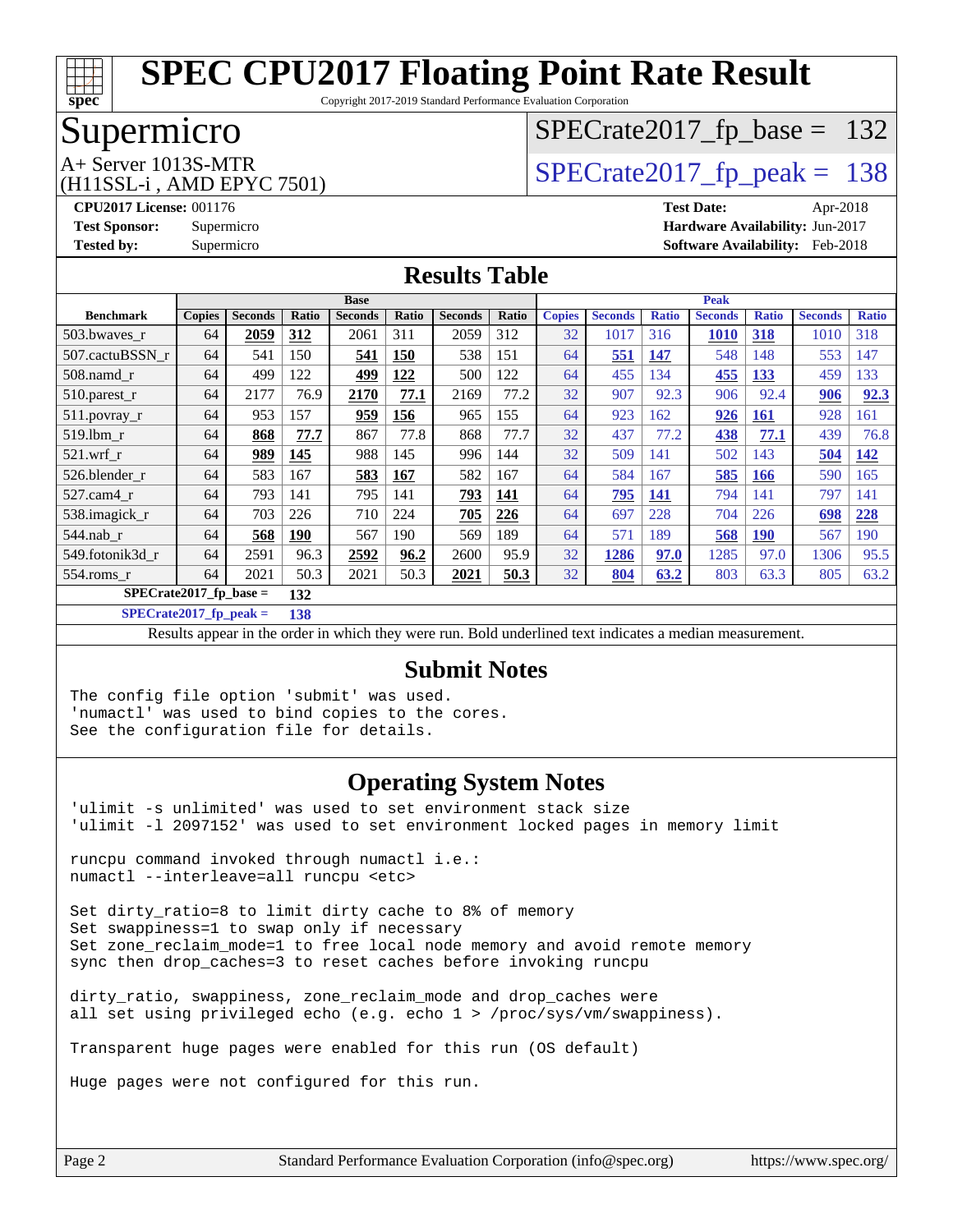

Copyright 2017-2019 Standard Performance Evaluation Corporation

### Supermicro

 $SPECTate2017_fp\_base = 132$ 

(H11SSL-i , AMD EPYC 7501)

A+ Server 1013S-MTR<br>  $\alpha$ H11ser 3. AMD EDVC 7501)

**[Tested by:](http://www.spec.org/auto/cpu2017/Docs/result-fields.html#Testedby)** Supermicro **[Software Availability:](http://www.spec.org/auto/cpu2017/Docs/result-fields.html#SoftwareAvailability)** Feb-2018

**[CPU2017 License:](http://www.spec.org/auto/cpu2017/Docs/result-fields.html#CPU2017License)** 001176 **[Test Date:](http://www.spec.org/auto/cpu2017/Docs/result-fields.html#TestDate)** Apr-2018 **[Test Sponsor:](http://www.spec.org/auto/cpu2017/Docs/result-fields.html#TestSponsor)** Supermicro **[Hardware Availability:](http://www.spec.org/auto/cpu2017/Docs/result-fields.html#HardwareAvailability)** Jun-2017

#### **[General Notes](http://www.spec.org/auto/cpu2017/Docs/result-fields.html#GeneralNotes)**

Environment variables set by runcpu before the start of the run: LD\_LIBRARY\_PATH = "/home/cpu2017/amd1704-rate-libs-revC/64;/home/cpu2017/amd1704-rate-libs-revC/32:" MALLOC\_CONF = "lg\_chunk:28"

The AMD64 AOCC Compiler Suite is available at <http://developer.amd.com/amd-aocc/>

The AOCC Gold Linker plugin was installed and used for the link stage.

The AOCC Fortran Plugin version 1.0 was used to leverage AOCC optimizers <http://developer.amd.com/amd-aocc/> with gfortran. It is available here: Binaries were compiled on a system with 2x AMD EPYC 7601 CPU + 512GB Memory using RHEL 7.4

jemalloc, a general purpose malloc implementation, was obtained at <https://github.com/jemalloc/jemalloc/releases/download/4.5.0/jemalloc-4.5.0.tar.bz2> jemalloc was built with GCC v4.8.5 in RHEL v7.2 under default conditions. jemalloc uses environment variable MALLOC\_CONF with values narenas and lg\_chunk: narenas: sets the maximum number of arenas to use for automatic multiplexing of threads and arenas. lg\_chunk: set the virtual memory chunk size (log base 2). For example,

lg\_chunk:21 sets the default chunk size to 2^21 = 2MiB.

NA: The test sponsor attests, as of date of publication, that CVE-2017-5754 (Meltdown) is mitigated in the system as tested and documented. Yes: The test sponsor attests, as of date of publication, that CVE-2017-5753 (Spectre variant 1) is mitigated in the system as tested and documented. Yes: The test sponsor attests, as of date of publication, that CVE-2017-5715 (Spectre variant 2) is mitigated in the system as tested and documented.

#### **[Platform Notes](http://www.spec.org/auto/cpu2017/Docs/result-fields.html#PlatformNotes)**

BIOS Settings: Determinism Slider = Power Sysinfo program /home/cpu2017/bin/sysinfo Rev: r5797 of 2017-06-14 96c45e4568ad54c135fd618bcc091c0f running on linux-pm02 Mon Apr 16 21:00:45 2018

 SUT (System Under Test) info as seen by some common utilities. For more information on this section, see <https://www.spec.org/cpu2017/Docs/config.html#sysinfo>

 From /proc/cpuinfo model name : AMD EPYC 7501 32-Core Processor 1 "physical id"s (chips) 64 "processors"

**(Continued on next page)**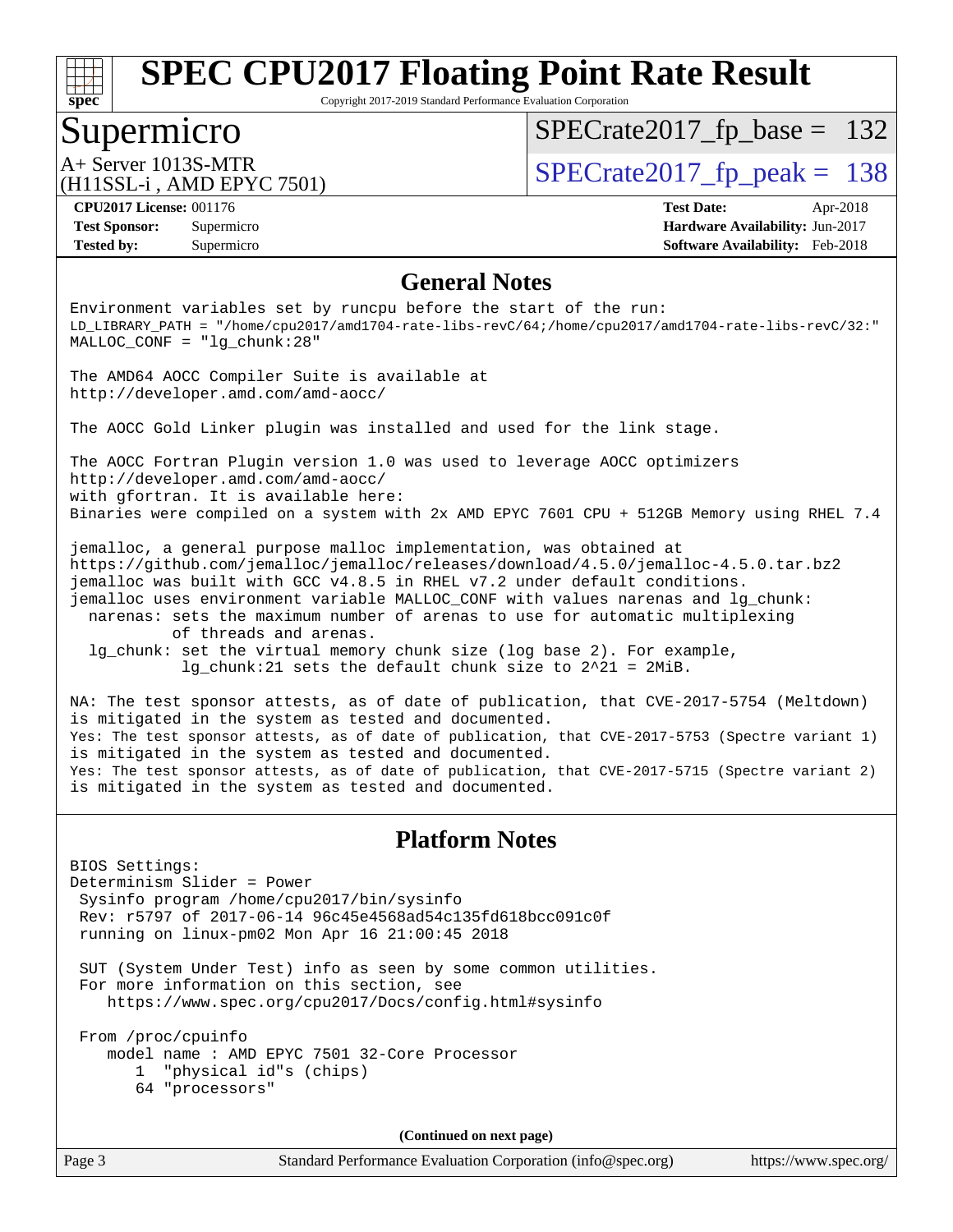

Copyright 2017-2019 Standard Performance Evaluation Corporation

### Supermicro

[SPECrate2017\\_fp\\_base =](http://www.spec.org/auto/cpu2017/Docs/result-fields.html#SPECrate2017fpbase) 132

(H11SSL-i , AMD EPYC 7501)

A+ Server 1013S-MTR<br>
(H11SSL-i AMD EPYC 7501) [SPECrate2017\\_fp\\_peak =](http://www.spec.org/auto/cpu2017/Docs/result-fields.html#SPECrate2017fppeak) 138

**[Tested by:](http://www.spec.org/auto/cpu2017/Docs/result-fields.html#Testedby)** Supermicro **[Software Availability:](http://www.spec.org/auto/cpu2017/Docs/result-fields.html#SoftwareAvailability)** Feb-2018

**[CPU2017 License:](http://www.spec.org/auto/cpu2017/Docs/result-fields.html#CPU2017License)** 001176 **[Test Date:](http://www.spec.org/auto/cpu2017/Docs/result-fields.html#TestDate)** Apr-2018 **[Test Sponsor:](http://www.spec.org/auto/cpu2017/Docs/result-fields.html#TestSponsor)** Supermicro **[Hardware Availability:](http://www.spec.org/auto/cpu2017/Docs/result-fields.html#HardwareAvailability)** Jun-2017

#### **[Platform Notes \(Continued\)](http://www.spec.org/auto/cpu2017/Docs/result-fields.html#PlatformNotes)**

| cpu cores $: 32$                                                                                                                                                                                                                                                                                                                                                                                 | cores, siblings (Caution: counting these is hw and system dependent. The following<br>excerpts from /proc/cpuinfo might not be reliable. Use with caution.)                                                                                                                                                                                                                                                                                                                                                                                                                                                                                                                                                                                                                  |
|--------------------------------------------------------------------------------------------------------------------------------------------------------------------------------------------------------------------------------------------------------------------------------------------------------------------------------------------------------------------------------------------------|------------------------------------------------------------------------------------------------------------------------------------------------------------------------------------------------------------------------------------------------------------------------------------------------------------------------------------------------------------------------------------------------------------------------------------------------------------------------------------------------------------------------------------------------------------------------------------------------------------------------------------------------------------------------------------------------------------------------------------------------------------------------------|
| siblings : 64<br>25 26 27 28 29 30 31                                                                                                                                                                                                                                                                                                                                                            | physical 0: cores 0 1 2 3 4 5 6 7 8 9 10 11 12 13 14 15 16 17 18 19 20 21 22 23 24                                                                                                                                                                                                                                                                                                                                                                                                                                                                                                                                                                                                                                                                                           |
| From 1scpu:<br>Architecture:<br>$CPU$ op-mode( $s$ ):<br>Byte Order:<br>CPU(s):<br>On-line CPU(s) list:<br>Thread(s) per core:<br>Core(s) per socket:<br>Socket(s):<br>NUMA $node(s):$<br>Vendor ID:<br>CPU family:<br>Model:<br>Model name:<br>Stepping:<br>CPU MHz:<br>$CPU$ max $MHz$ :<br>CPU min MHz:<br>BogoMIPS:<br>Virtualization:<br>Lld cache:<br>Lli cache:<br>L2 cache:<br>L3 cache: | x86 64<br>$32$ -bit, $64$ -bit<br>Little Endian<br>64<br>$0 - 63$<br>2<br>32<br>1<br>4<br>AuthenticAMD<br>23<br>$\mathbf 1$<br>AMD EPYC 7501 32-Core Processor<br>2<br>2000.000<br>2000.0000<br>1200.0000<br>3999.72<br>$AMD-V$<br>32K<br>64K<br>512K<br>8192K                                                                                                                                                                                                                                                                                                                                                                                                                                                                                                               |
| NUMA node0 CPU(s):<br>NUMA nodel $CPU(s):$<br>NUMA node2 CPU(s):<br>NUMA node3 CPU(s):                                                                                                                                                                                                                                                                                                           | $0 - 7, 32 - 39$<br>$8 - 15, 40 - 47$<br>$16 - 23, 48 - 55$<br>$24 - 31, 56 - 63$                                                                                                                                                                                                                                                                                                                                                                                                                                                                                                                                                                                                                                                                                            |
| Flags:<br>ibpb overflow_recov succor smca<br>/proc/cpuinfo cache data                                                                                                                                                                                                                                                                                                                            | fpu vme de pse tsc msr pae mce cx8 apic sep mtrr pge mca cmov<br>pat pse36 clflush mmx fxsr sse sse2 ht syscall nx mmxext fxsr_opt pdpe1gb rdtscp lm<br>constant_tsc rep_good nopl nonstop_tsc extd_apicid amd_dcm aperfmperf eagerfpu pni<br>pclmulqdq monitor ssse3 fma cx16 sse4_1 sse4_2 movbe popcnt aes xsave avx f16c<br>rdrand lahf_lm cmp_legacy svm extapic cr8_legacy abm sse4a misalignsse 3dnowprefetch<br>osvw skinit wdt tce topoext perfctr_core perfctr_nb bpext perfctr_12 mwaitx arat cpb<br>hw_pstate retpoline retpoline_amd npt lbrv svm_lock nrip_save tsc_scale vmcb_clean<br>flushbyasid decodeassists pausefilter pfthreshold vmmcall avic fsgsbase bmil avx2<br>smep bmi2 rdseed adx smap clflushopt sha_ni xsaveopt xsavec xgetbvl clzero irperf |
|                                                                                                                                                                                                                                                                                                                                                                                                  | (Continued on next page)                                                                                                                                                                                                                                                                                                                                                                                                                                                                                                                                                                                                                                                                                                                                                     |
| Page 4                                                                                                                                                                                                                                                                                                                                                                                           | Standard Performance Evaluation Corporation (info@spec.org)<br>https://www.spec.org/                                                                                                                                                                                                                                                                                                                                                                                                                                                                                                                                                                                                                                                                                         |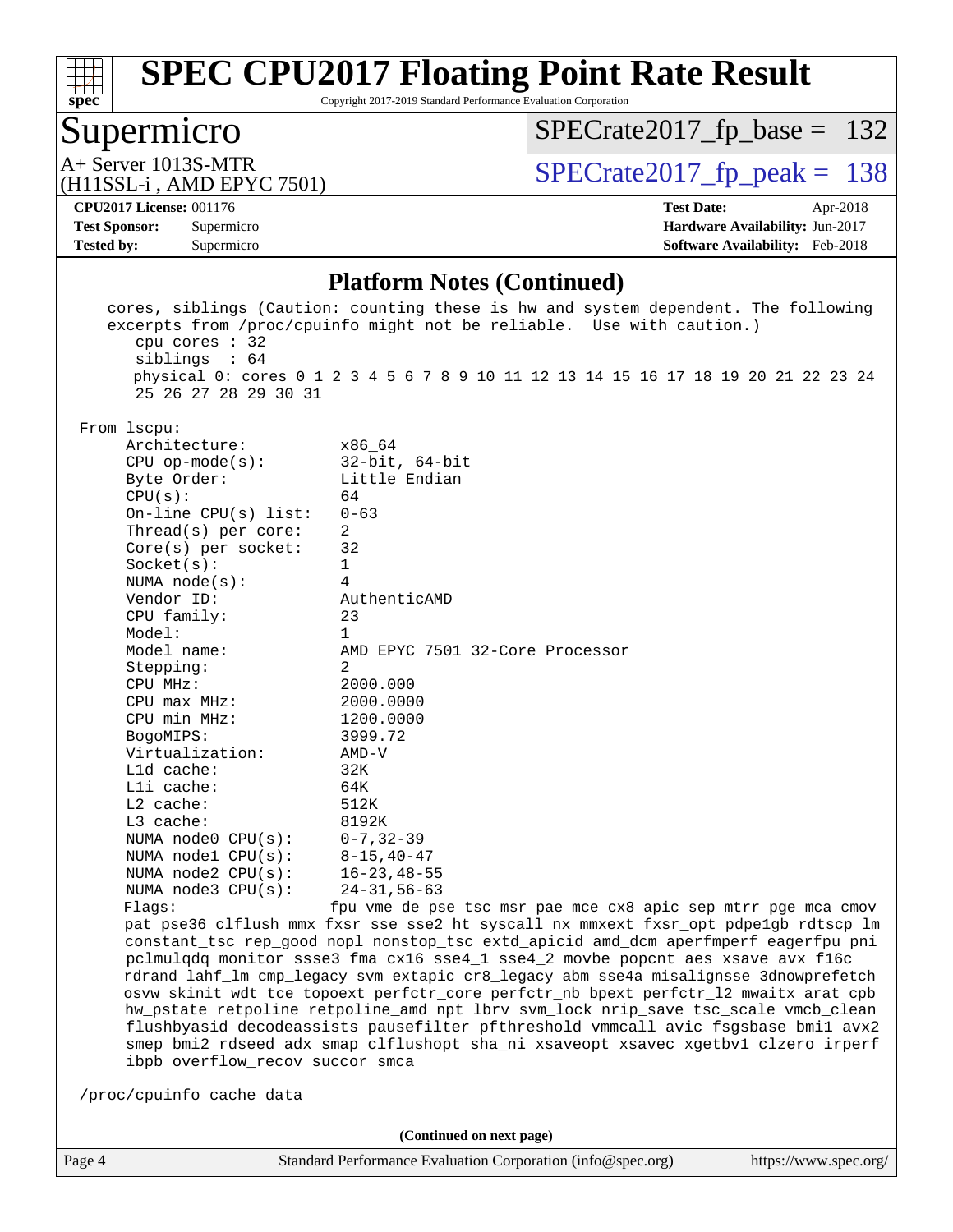Copyright 2017-2019 Standard Performance Evaluation Corporation

### Supermicro

**[spec](http://www.spec.org/)**

[SPECrate2017\\_fp\\_base =](http://www.spec.org/auto/cpu2017/Docs/result-fields.html#SPECrate2017fpbase) 132

(H11SSL-i , AMD EPYC 7501)

 $A+$  Server 1013S-MTR<br>  $\langle H11$ SSL  $\cdot$  AMD FPYC 7501) [SPECrate2017\\_fp\\_peak =](http://www.spec.org/auto/cpu2017/Docs/result-fields.html#SPECrate2017fppeak) 138

**[CPU2017 License:](http://www.spec.org/auto/cpu2017/Docs/result-fields.html#CPU2017License)** 001176 **[Test Date:](http://www.spec.org/auto/cpu2017/Docs/result-fields.html#TestDate)** Apr-2018

**[Tested by:](http://www.spec.org/auto/cpu2017/Docs/result-fields.html#Testedby)** Supermicro **[Software Availability:](http://www.spec.org/auto/cpu2017/Docs/result-fields.html#SoftwareAvailability)** Feb-2018

**[Test Sponsor:](http://www.spec.org/auto/cpu2017/Docs/result-fields.html#TestSponsor)** Supermicro **[Hardware Availability:](http://www.spec.org/auto/cpu2017/Docs/result-fields.html#HardwareAvailability)** Jun-2017

#### **[Platform Notes \(Continued\)](http://www.spec.org/auto/cpu2017/Docs/result-fields.html#PlatformNotes)**

cache size : 512 KB

 From numactl --hardware WARNING: a numactl 'node' might or might not correspond to a physical chip. available: 4 nodes (0-3) node 0 cpus: 0 1 2 3 4 5 6 7 32 33 34 35 36 37 38 39 node 0 size: 128841 MB node 0 free: 128626 MB node 1 cpus: 8 9 10 11 12 13 14 15 40 41 42 43 44 45 46 47 node 1 size: 129019 MB node 1 free: 128854 MB node 2 cpus: 16 17 18 19 20 21 22 23 48 49 50 51 52 53 54 55 node 2 size: 129019 MB node 2 free: 128825 MB node 3 cpus: 24 25 26 27 28 29 30 31 56 57 58 59 60 61 62 63 node 3 size: 129017 MB node 3 free: 128855 MB node distances: node 0 1 2 3 0: 10 16 16 16 1: 16 10 16 16 2: 16 16 10 16 3: 16 16 16 10 From /proc/meminfo MemTotal: 528278596 kB HugePages\_Total: 0 Hugepagesize: 2048 kB From /etc/\*release\* /etc/\*version\* SuSE-release: SUSE Linux Enterprise Server 12 (x86\_64) VERSION = 12 PATCHLEVEL = 3 # This file is deprecated and will be removed in a future service pack or release. # Please check /etc/os-release for details about this release. os-release: NAME="SLES" VERSION="12-SP3" VERSION\_ID="12.3" PRETTY\_NAME="SUSE Linux Enterprise Server 12 SP3" ID="sles" ANSI\_COLOR="0;32" CPE\_NAME="cpe:/o:suse:sles:12:sp3" uname -a: Linux linux-pm02 4.4.114-94.11-default #1 SMP Thu Feb 1 19:28:26 UTC 2018 (4309ff9) **(Continued on next page)**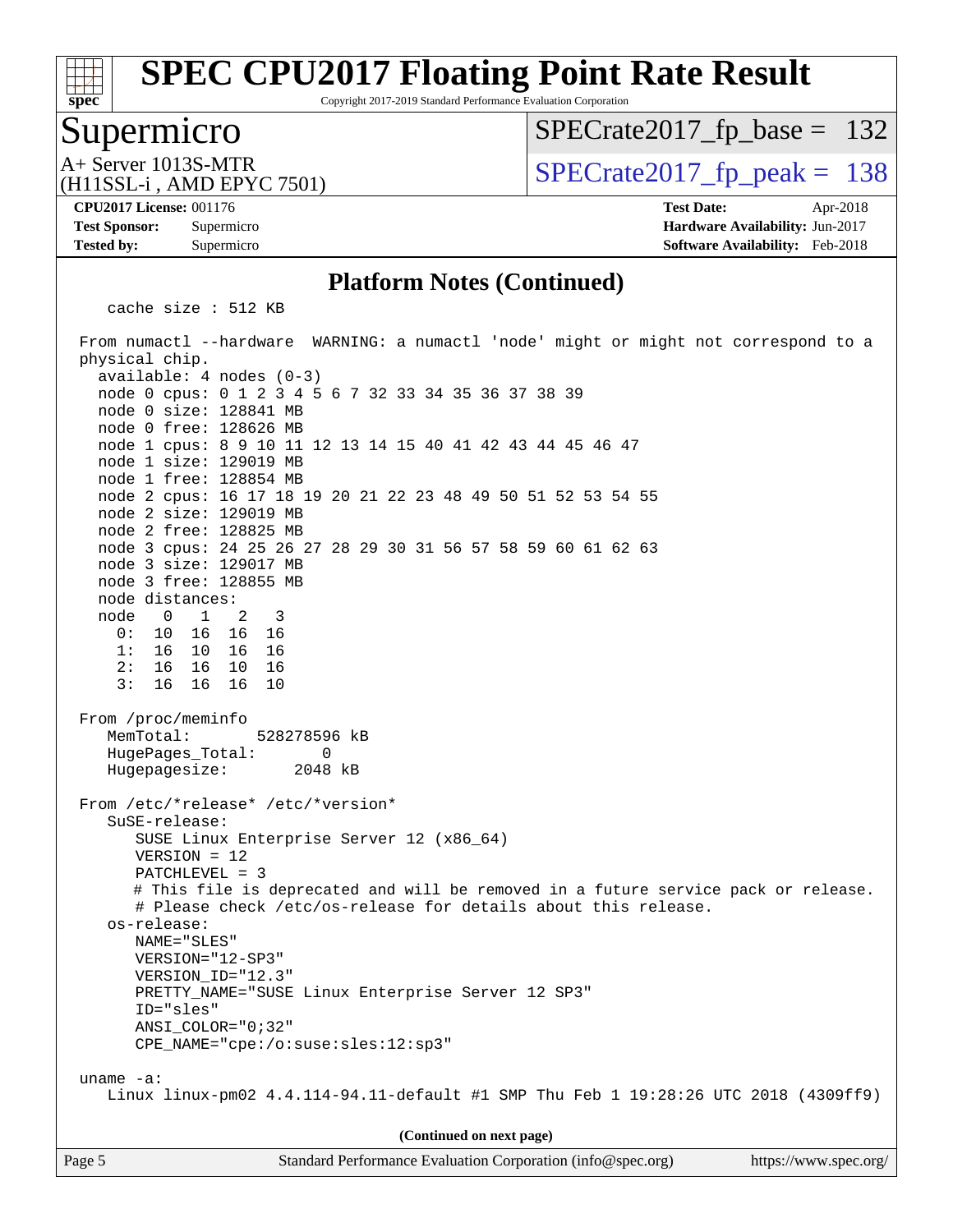

Copyright 2017-2019 Standard Performance Evaluation Corporation

#### Supermicro

 $SPECTate2017_fp\_base = 132$ 

(H11SSL-i , AMD EPYC 7501)

 $A+$  Server 1013S-MTR<br>  $\langle H11$ SSL  $\cdot$  AMD FPYC 7501) [SPECrate2017\\_fp\\_peak =](http://www.spec.org/auto/cpu2017/Docs/result-fields.html#SPECrate2017fppeak) 138

**[CPU2017 License:](http://www.spec.org/auto/cpu2017/Docs/result-fields.html#CPU2017License)** 001176 **[Test Date:](http://www.spec.org/auto/cpu2017/Docs/result-fields.html#TestDate)** Apr-2018 **[Test Sponsor:](http://www.spec.org/auto/cpu2017/Docs/result-fields.html#TestSponsor)** Supermicro **[Hardware Availability:](http://www.spec.org/auto/cpu2017/Docs/result-fields.html#HardwareAvailability)** Jun-2017 **[Tested by:](http://www.spec.org/auto/cpu2017/Docs/result-fields.html#Testedby)** Supermicro **[Software Availability:](http://www.spec.org/auto/cpu2017/Docs/result-fields.html#SoftwareAvailability)** Feb-2018

#### **[Platform Notes \(Continued\)](http://www.spec.org/auto/cpu2017/Docs/result-fields.html#PlatformNotes)**

x86\_64 x86\_64 x86\_64 GNU/Linux

run-level 3 Apr 16 09:35

 SPEC is set to: /home/cpu2017 Filesystem Type Size Used Avail Use% Mounted on /dev/sda4 xfs 145G 2.9G 142G 2% /home

 Additional information from dmidecode follows. WARNING: Use caution when you interpret this section. The 'dmidecode' program reads system data which is "intended to allow hardware to be accurately determined", but the intent may not be met, as there are frequent changes to hardware, firmware, and the "DMTF SMBIOS" standard.

BIOS American Megatrends Inc. 1.0a 02/22/2018

Memory:

8x Samsung M386A8K40BM2-CTD 64 GB 4 rank 2667

(End of data from sysinfo program)

#### **[Compiler Version Notes](http://www.spec.org/auto/cpu2017/Docs/result-fields.html#CompilerVersionNotes)**

| CC.                 | 519.1bm_r(base, peak) 538.imagick_r(base, peak) 544.nab_r(base, peak)                                                                                                                                         |                      |
|---------------------|---------------------------------------------------------------------------------------------------------------------------------------------------------------------------------------------------------------|----------------------|
| Thread model: posix | AOCC.LLVM.4.0.0.B35.2017_04_26 clang version 4.0.0 (CLANG:) (based on LLVM<br>AOCC.LLVM.4.0.0.B35.2017_04_26)<br>Target: x86_64-unknown-linux-gnu<br>InstalledDir: /root/work/compilers/AOCC-1.0-Compiler/bin |                      |
|                     | CXXC 508. namd $r(base, peak)$ 510. parest $r(base, peak)$                                                                                                                                                    |                      |
| Thread model: posix | AOCC.LLVM.4.0.0.B35.2017_04_26 clang version 4.0.0 (CLANG:) (based on LLVM<br>AOCC.LLVM.4.0.0.B35.2017_04_26)<br>Target: x86_64-unknown-linux-gnu<br>InstalledDir: /root/work/compilers/AOCC-1.0-Compiler/bin |                      |
| CC.                 | 511.povray_r(base, peak) 526.blender_r(base, peak)                                                                                                                                                            |                      |
|                     | AOCC.LLVM.4.0.0.B35.2017_04_26 clang version 4.0.0 (CLANG:) (based on LLVM<br>AOCC.LLVM.4.0.0.B35.2017 04 26)<br>Target: x86 64-unknown-linux-gnu                                                             |                      |
|                     | (Continued on next page)                                                                                                                                                                                      |                      |
| Page 6              | Standard Performance Evaluation Corporation (info@spec.org)                                                                                                                                                   | https://www.spec.org |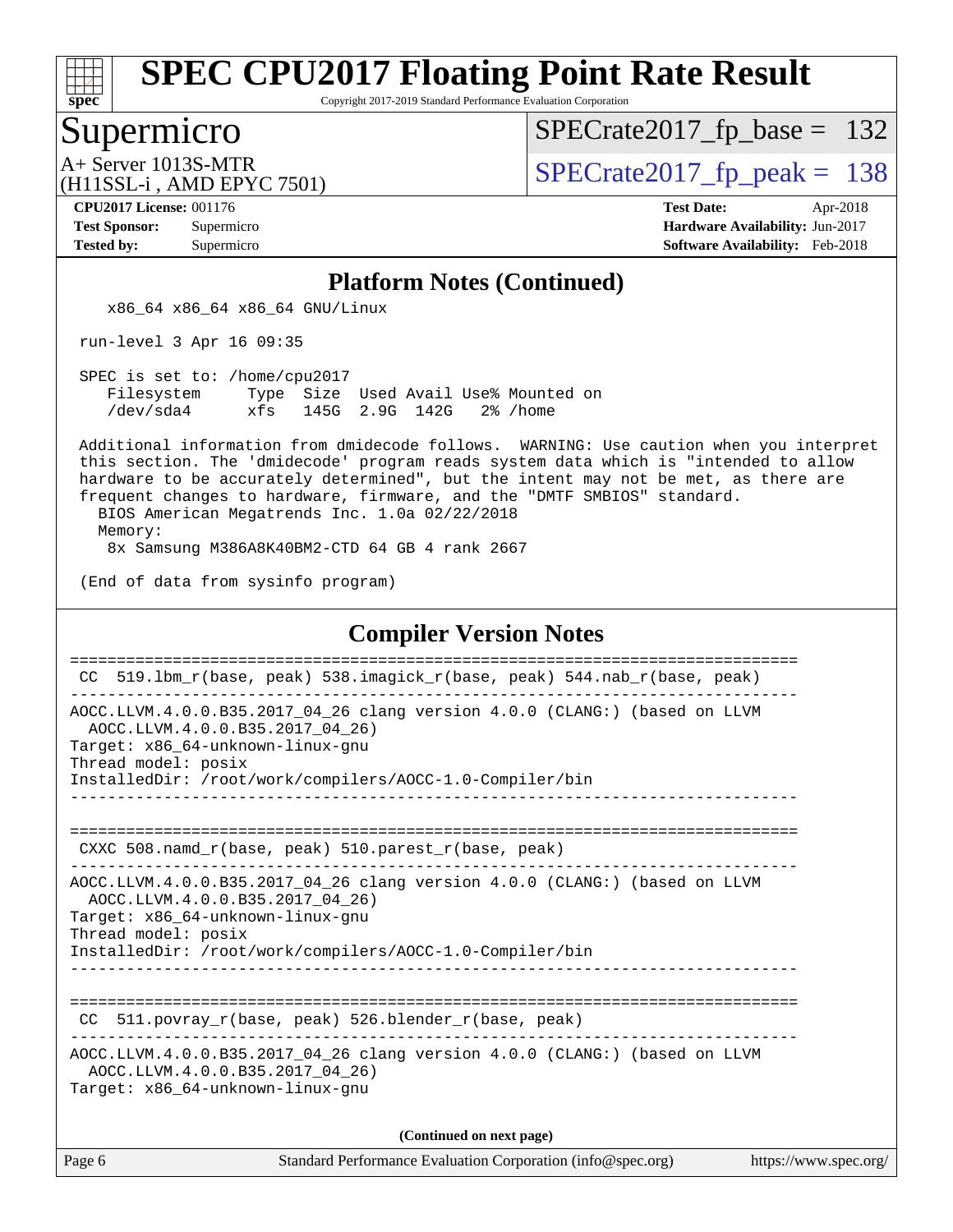

Copyright 2017-2019 Standard Performance Evaluation Corporation

### Supermicro

[SPECrate2017\\_fp\\_base =](http://www.spec.org/auto/cpu2017/Docs/result-fields.html#SPECrate2017fpbase) 132

(H11SSL-i , AMD EPYC 7501)

 $A+$  Server 1013S-MTR<br>
(H11SSL-i AMD EPYC 7501) [SPECrate2017\\_fp\\_peak =](http://www.spec.org/auto/cpu2017/Docs/result-fields.html#SPECrate2017fppeak) 138

**[CPU2017 License:](http://www.spec.org/auto/cpu2017/Docs/result-fields.html#CPU2017License)** 001176 **[Test Date:](http://www.spec.org/auto/cpu2017/Docs/result-fields.html#TestDate)** Apr-2018 **[Test Sponsor:](http://www.spec.org/auto/cpu2017/Docs/result-fields.html#TestSponsor)** Supermicro **[Hardware Availability:](http://www.spec.org/auto/cpu2017/Docs/result-fields.html#HardwareAvailability)** Jun-2017 **[Tested by:](http://www.spec.org/auto/cpu2017/Docs/result-fields.html#Testedby)** Supermicro **[Software Availability:](http://www.spec.org/auto/cpu2017/Docs/result-fields.html#SoftwareAvailability)** Feb-2018

#### **[Compiler Version Notes \(Continued\)](http://www.spec.org/auto/cpu2017/Docs/result-fields.html#CompilerVersionNotes)**

| Page 7                                                                                                 | Standard Performance Evaluation Corporation (info@spec.org)                                                                                                                                                                                                                                                                                                                                                                                                                                                                                                                                                           | https://www.spec.org/ |
|--------------------------------------------------------------------------------------------------------|-----------------------------------------------------------------------------------------------------------------------------------------------------------------------------------------------------------------------------------------------------------------------------------------------------------------------------------------------------------------------------------------------------------------------------------------------------------------------------------------------------------------------------------------------------------------------------------------------------------------------|-----------------------|
|                                                                                                        | (Continued on next page)                                                                                                                                                                                                                                                                                                                                                                                                                                                                                                                                                                                              |                       |
| GNU Fortran (GCC) 4.8.2                                                                                | Copyright (C) 2013 Free Software Foundation, Inc.                                                                                                                                                                                                                                                                                                                                                                                                                                                                                                                                                                     |                       |
| CC                                                                                                     | $521.wrf_r(base, peak)$ 527.cam4 $r(base, peak)$                                                                                                                                                                                                                                                                                                                                                                                                                                                                                                                                                                      |                       |
| GNU Fortran (GCC) 4.8.2                                                                                | Copyright (C) 2013 Free Software Foundation, Inc.<br>GNU Fortran comes with NO WARRANTY, to the extent permitted by law.<br>You may redistribute copies of GNU Fortran<br>under the terms of the GNU General Public License.<br>For more information about these matters, see the file named COPYING                                                                                                                                                                                                                                                                                                                  |                       |
| FC.<br>peak)                                                                                           | 503.bwaves_r(base, peak) 549.fotonik3d_r(base, peak) 554.roms_r(base,                                                                                                                                                                                                                                                                                                                                                                                                                                                                                                                                                 |                       |
| Thread model: posix<br>Thread model: posix<br>GNU Fortran (GCC) 4.8.2                                  | Target: x86_64-unknown-linux-gnu<br>InstalledDir: /root/work/compilers/AOCC-1.0-Compiler/bin<br>AOCC.LLVM.4.0.0.B35.2017_04_26 clang version 4.0.0 (CLANG:) (based on LLVM<br>AOCC.LLVM.4.0.0.B35.2017 04 26)<br>Target: x86_64-unknown-linux-gnu<br>InstalledDir: /root/work/compilers/AOCC-1.0-Compiler/bin<br>Copyright (C) 2013 Free Software Foundation, Inc.<br>GNU Fortran comes with NO WARRANTY, to the extent permitted by law.<br>You may redistribute copies of GNU Fortran<br>under the terms of the GNU General Public License.<br>For more information about these matters, see the file named COPYING |                       |
|                                                                                                        | FC 507.cactuBSSN_r(base, peak)<br>AOCC.LLVM.4.0.0.B35.2017_04_26 clang version 4.0.0 (CLANG:) (based on LLVM<br>AOCC.LLVM.4.0.0.B35.2017_04_26)                                                                                                                                                                                                                                                                                                                                                                                                                                                                       |                       |
| Thread model: posix<br>InstalledDir: /root/work/compilers/AOCC-1.0-Compiler/bin<br>Thread model: posix | AOCC.LLVM.4.0.0.B35.2017_04_26 clang version 4.0.0 (CLANG:) (based on LLVM<br>AOCC.LLVM.4.0.0.B35.2017_04_26)<br>Target: x86_64-unknown-linux-gnu<br>InstalledDir: /root/work/compilers/AOCC-1.0-Compiler/bin                                                                                                                                                                                                                                                                                                                                                                                                         |                       |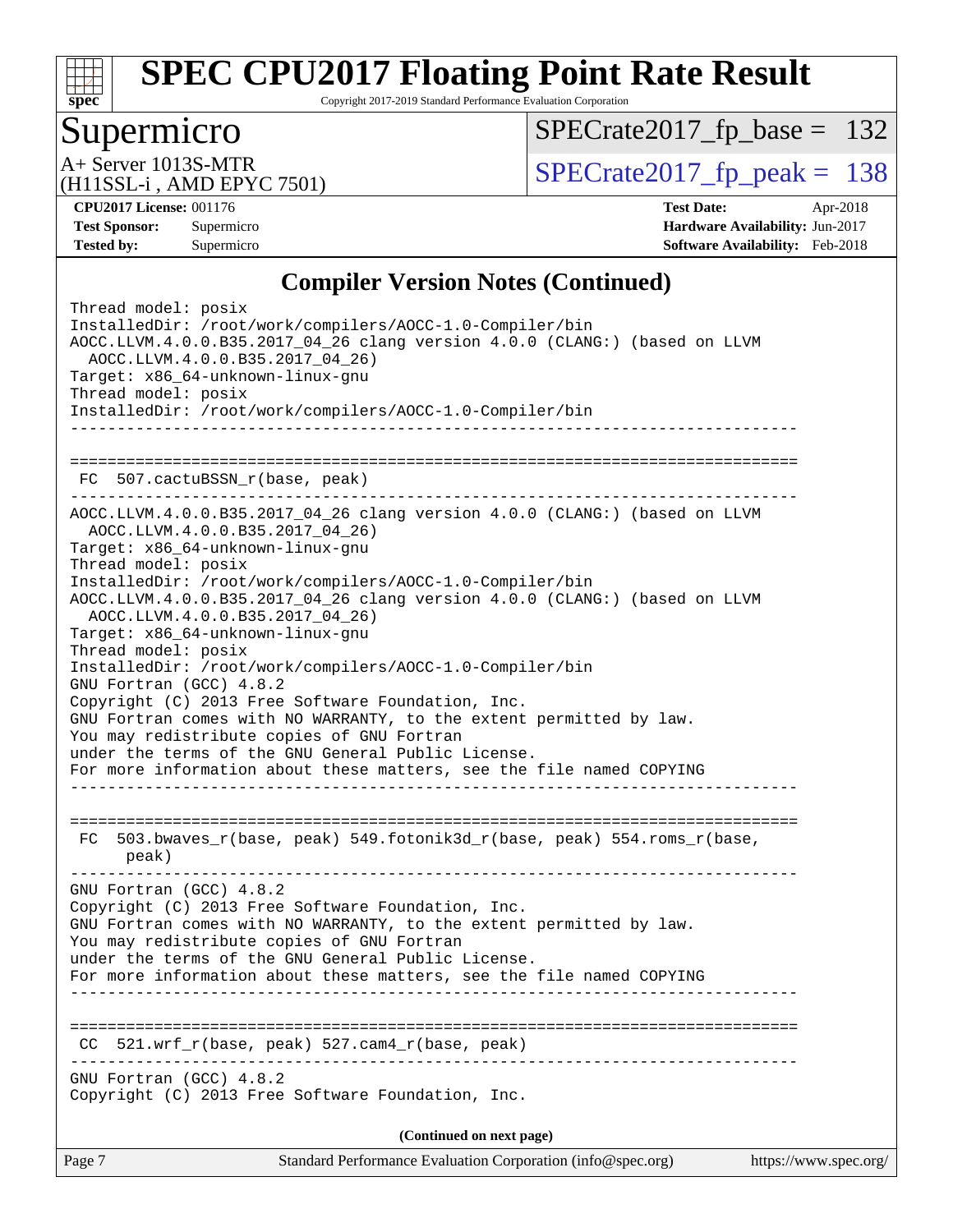

Copyright 2017-2019 Standard Performance Evaluation Corporation

### Supermicro

[SPECrate2017\\_fp\\_base =](http://www.spec.org/auto/cpu2017/Docs/result-fields.html#SPECrate2017fpbase) 132

(H11SSL-i , AMD EPYC 7501)

A+ Server 1013S-MTR<br>  $\alpha$ H11ser 3. AMD EDVC 7501)

**[CPU2017 License:](http://www.spec.org/auto/cpu2017/Docs/result-fields.html#CPU2017License)** 001176 **[Test Date:](http://www.spec.org/auto/cpu2017/Docs/result-fields.html#TestDate)** Apr-2018 **[Test Sponsor:](http://www.spec.org/auto/cpu2017/Docs/result-fields.html#TestSponsor)** Supermicro **[Hardware Availability:](http://www.spec.org/auto/cpu2017/Docs/result-fields.html#HardwareAvailability)** Jun-2017 **[Tested by:](http://www.spec.org/auto/cpu2017/Docs/result-fields.html#Testedby)** Supermicro **[Software Availability:](http://www.spec.org/auto/cpu2017/Docs/result-fields.html#SoftwareAvailability)** Feb-2018

#### **[Compiler Version Notes \(Continued\)](http://www.spec.org/auto/cpu2017/Docs/result-fields.html#CompilerVersionNotes)**

GNU Fortran comes with NO WARRANTY, to the extent permitted by law. You may redistribute copies of GNU Fortran under the terms of the GNU General Public License. For more information about these matters, see the file named COPYING AOCC.LLVM.4.0.0.B35.2017\_04\_26 clang version 4.0.0 (CLANG:) (based on LLVM AOCC.LLVM.4.0.0.B35.2017\_04\_26) Target: x86\_64-unknown-linux-gnu Thread model: posix InstalledDir: /root/work/compilers/AOCC-1.0-Compiler/bin ------------------------------------------------------------------------------

#### **[Base Compiler Invocation](http://www.spec.org/auto/cpu2017/Docs/result-fields.html#BaseCompilerInvocation)**

[C benchmarks](http://www.spec.org/auto/cpu2017/Docs/result-fields.html#Cbenchmarks): [clang](http://www.spec.org/cpu2017/results/res2018q2/cpu2017-20180430-05077.flags.html#user_CCbase_Fclang3)

[C++ benchmarks:](http://www.spec.org/auto/cpu2017/Docs/result-fields.html#CXXbenchmarks) [clang++](http://www.spec.org/cpu2017/results/res2018q2/cpu2017-20180430-05077.flags.html#user_CXXbase_Fclang3_57a48582e5be507d19b2527b3e7d4f85d9b8669ffc9a8a0dbb9bcf949a918a58bbab411e0c4d14a3922022a3e425a90db94042683824c1806feff4324ca1000d)

[Fortran benchmarks](http://www.spec.org/auto/cpu2017/Docs/result-fields.html#Fortranbenchmarks): [clang](http://www.spec.org/cpu2017/results/res2018q2/cpu2017-20180430-05077.flags.html#user_FCbase_Fclang3) [gfortran](http://www.spec.org/cpu2017/results/res2018q2/cpu2017-20180430-05077.flags.html#user_FCbase_gfortran)

[Benchmarks using both Fortran and C](http://www.spec.org/auto/cpu2017/Docs/result-fields.html#BenchmarksusingbothFortranandC): [clang](http://www.spec.org/cpu2017/results/res2018q2/cpu2017-20180430-05077.flags.html#user_CC_FCbase_Fclang3) [gfortran](http://www.spec.org/cpu2017/results/res2018q2/cpu2017-20180430-05077.flags.html#user_CC_FCbase_gfortran)

[Benchmarks using both C and C++](http://www.spec.org/auto/cpu2017/Docs/result-fields.html#BenchmarksusingbothCandCXX): [clang++](http://www.spec.org/cpu2017/results/res2018q2/cpu2017-20180430-05077.flags.html#user_CC_CXXbase_Fclang3_57a48582e5be507d19b2527b3e7d4f85d9b8669ffc9a8a0dbb9bcf949a918a58bbab411e0c4d14a3922022a3e425a90db94042683824c1806feff4324ca1000d) [clang](http://www.spec.org/cpu2017/results/res2018q2/cpu2017-20180430-05077.flags.html#user_CC_CXXbase_Fclang3)

[Benchmarks using Fortran, C, and C++:](http://www.spec.org/auto/cpu2017/Docs/result-fields.html#BenchmarksusingFortranCandCXX) [clang++](http://www.spec.org/cpu2017/results/res2018q2/cpu2017-20180430-05077.flags.html#user_CC_CXX_FCbase_Fclang3_57a48582e5be507d19b2527b3e7d4f85d9b8669ffc9a8a0dbb9bcf949a918a58bbab411e0c4d14a3922022a3e425a90db94042683824c1806feff4324ca1000d) [clang](http://www.spec.org/cpu2017/results/res2018q2/cpu2017-20180430-05077.flags.html#user_CC_CXX_FCbase_Fclang3) [gfortran](http://www.spec.org/cpu2017/results/res2018q2/cpu2017-20180430-05077.flags.html#user_CC_CXX_FCbase_gfortran)

### **[Base Portability Flags](http://www.spec.org/auto/cpu2017/Docs/result-fields.html#BasePortabilityFlags)**

 503.bwaves\_r: [-DSPEC\\_LP64](http://www.spec.org/cpu2017/results/res2018q2/cpu2017-20180430-05077.flags.html#suite_baseEXTRA_PORTABILITY503_bwaves_r_DSPEC_LP64) 507.cactuBSSN\_r: [-DSPEC\\_LP64](http://www.spec.org/cpu2017/results/res2018q2/cpu2017-20180430-05077.flags.html#suite_baseEXTRA_PORTABILITY507_cactuBSSN_r_DSPEC_LP64) 508.namd\_r: [-DSPEC\\_LP64](http://www.spec.org/cpu2017/results/res2018q2/cpu2017-20180430-05077.flags.html#suite_baseEXTRA_PORTABILITY508_namd_r_DSPEC_LP64) 510.parest\_r: [-DSPEC\\_LP64](http://www.spec.org/cpu2017/results/res2018q2/cpu2017-20180430-05077.flags.html#suite_baseEXTRA_PORTABILITY510_parest_r_DSPEC_LP64) 511.povray\_r: [-DSPEC\\_LP64](http://www.spec.org/cpu2017/results/res2018q2/cpu2017-20180430-05077.flags.html#suite_baseEXTRA_PORTABILITY511_povray_r_DSPEC_LP64) 519.lbm\_r: [-DSPEC\\_LP64](http://www.spec.org/cpu2017/results/res2018q2/cpu2017-20180430-05077.flags.html#suite_baseEXTRA_PORTABILITY519_lbm_r_DSPEC_LP64) 521.wrf\_r: [-DSPEC\\_CASE\\_FLAG](http://www.spec.org/cpu2017/results/res2018q2/cpu2017-20180430-05077.flags.html#b521.wrf_r_baseCPORTABILITY_DSPEC_CASE_FLAG) [-fconvert=big-endian](http://www.spec.org/cpu2017/results/res2018q2/cpu2017-20180430-05077.flags.html#user_baseFPORTABILITY521_wrf_r_F-fconvert:big-endian) [-DSPEC\\_LP64](http://www.spec.org/cpu2017/results/res2018q2/cpu2017-20180430-05077.flags.html#suite_baseEXTRA_PORTABILITY521_wrf_r_DSPEC_LP64) 526.blender\_r: [-funsigned-char](http://www.spec.org/cpu2017/results/res2018q2/cpu2017-20180430-05077.flags.html#user_baseCPORTABILITY526_blender_r_F-funsigned-char) [-D\\_\\_BOOL\\_DEFINED](http://www.spec.org/cpu2017/results/res2018q2/cpu2017-20180430-05077.flags.html#b526.blender_r_baseCXXPORTABILITY_D__BOOL_DEFINED) [-DSPEC\\_LP64](http://www.spec.org/cpu2017/results/res2018q2/cpu2017-20180430-05077.flags.html#suite_baseEXTRA_PORTABILITY526_blender_r_DSPEC_LP64) 527.cam4\_r: [-DSPEC\\_CASE\\_FLAG](http://www.spec.org/cpu2017/results/res2018q2/cpu2017-20180430-05077.flags.html#b527.cam4_r_basePORTABILITY_DSPEC_CASE_FLAG) [-DSPEC\\_LP64](http://www.spec.org/cpu2017/results/res2018q2/cpu2017-20180430-05077.flags.html#suite_baseEXTRA_PORTABILITY527_cam4_r_DSPEC_LP64) 538.imagick\_r: [-DSPEC\\_LP64](http://www.spec.org/cpu2017/results/res2018q2/cpu2017-20180430-05077.flags.html#suite_baseEXTRA_PORTABILITY538_imagick_r_DSPEC_LP64)

**(Continued on next page)**

Page 8 Standard Performance Evaluation Corporation [\(info@spec.org\)](mailto:info@spec.org) <https://www.spec.org/>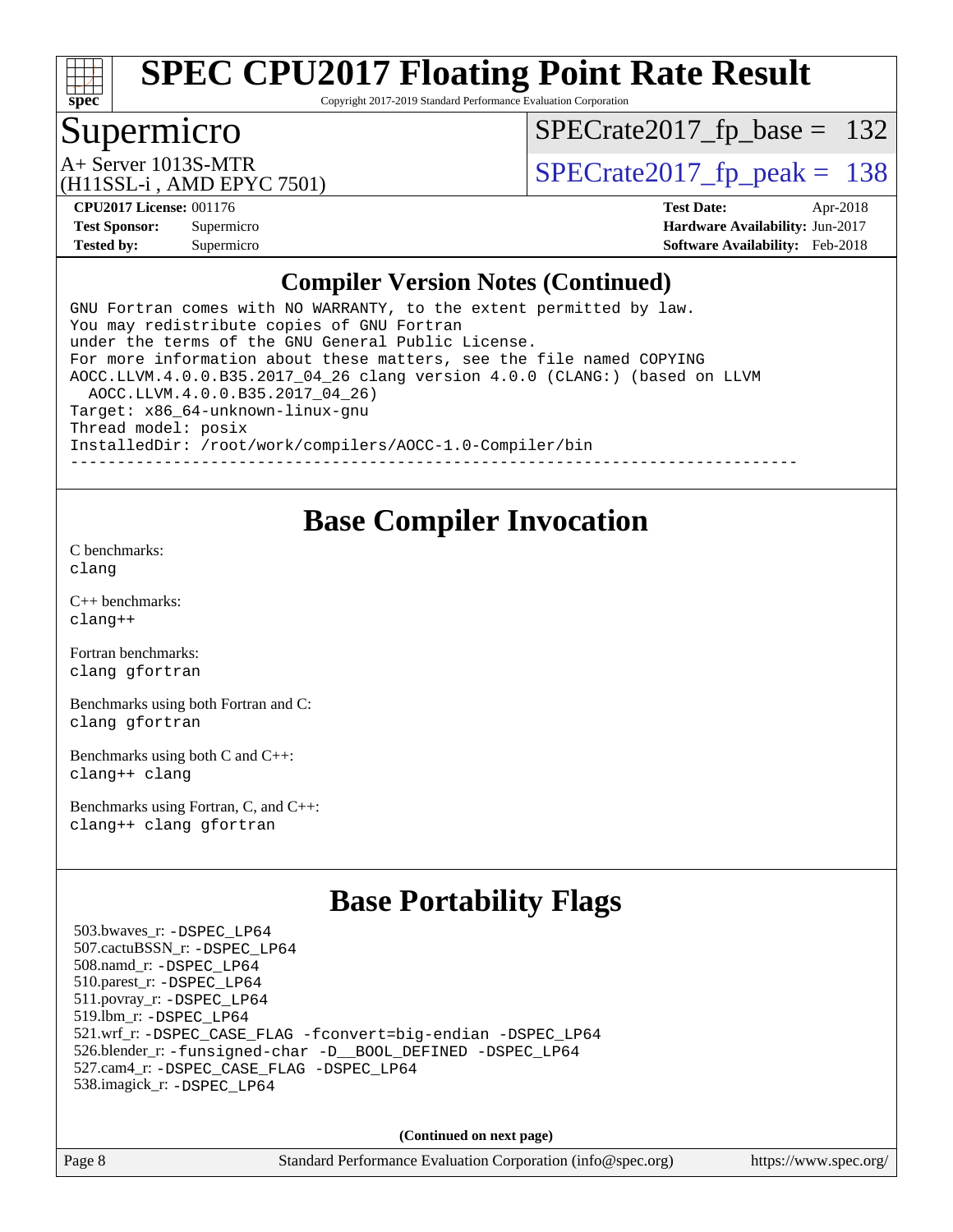

Copyright 2017-2019 Standard Performance Evaluation Corporation

### Supermicro

[SPECrate2017\\_fp\\_base =](http://www.spec.org/auto/cpu2017/Docs/result-fields.html#SPECrate2017fpbase) 132

(H11SSL-i , AMD EPYC 7501)

A+ Server 1013S-MTR<br>  $\mu$ 115SI - AMD EPVC 7501) [SPECrate2017\\_fp\\_peak =](http://www.spec.org/auto/cpu2017/Docs/result-fields.html#SPECrate2017fppeak) 138

**[CPU2017 License:](http://www.spec.org/auto/cpu2017/Docs/result-fields.html#CPU2017License)** 001176 **[Test Date:](http://www.spec.org/auto/cpu2017/Docs/result-fields.html#TestDate)** Apr-2018 **[Test Sponsor:](http://www.spec.org/auto/cpu2017/Docs/result-fields.html#TestSponsor)** Supermicro **[Hardware Availability:](http://www.spec.org/auto/cpu2017/Docs/result-fields.html#HardwareAvailability)** Jun-2017 **[Tested by:](http://www.spec.org/auto/cpu2017/Docs/result-fields.html#Testedby)** Supermicro **[Software Availability:](http://www.spec.org/auto/cpu2017/Docs/result-fields.html#SoftwareAvailability)** Feb-2018

### **[Base Portability Flags \(Continued\)](http://www.spec.org/auto/cpu2017/Docs/result-fields.html#BasePortabilityFlags)**

 544.nab\_r: [-DSPEC\\_LP64](http://www.spec.org/cpu2017/results/res2018q2/cpu2017-20180430-05077.flags.html#suite_baseEXTRA_PORTABILITY544_nab_r_DSPEC_LP64) 549.fotonik3d\_r: [-DSPEC\\_LP64](http://www.spec.org/cpu2017/results/res2018q2/cpu2017-20180430-05077.flags.html#suite_baseEXTRA_PORTABILITY549_fotonik3d_r_DSPEC_LP64) 554.roms\_r: [-DSPEC\\_LP64](http://www.spec.org/cpu2017/results/res2018q2/cpu2017-20180430-05077.flags.html#suite_baseEXTRA_PORTABILITY554_roms_r_DSPEC_LP64)

**[Base Optimization Flags](http://www.spec.org/auto/cpu2017/Docs/result-fields.html#BaseOptimizationFlags)**

[C benchmarks](http://www.spec.org/auto/cpu2017/Docs/result-fields.html#Cbenchmarks):

```
-flto -Wl, -plugin-opt= -merge-constant -lsr-in-nested-loop
-disable-vect-cmp -O3 -ffast-math -march=znver1 -fstruct-layout=2
-mllvm -unroll-threshold=100 -fremap-arrays -mno-avx2
-inline-threshold=1000 -z muldefs -ljemalloc
```
[C++ benchmarks:](http://www.spec.org/auto/cpu2017/Docs/result-fields.html#CXXbenchmarks)

```
-flto -Wl, -plugin-opt= -merge-constant -lsr-in-nested-loop
-disable-vect-cmp -O3 -march=znver1 -mllvm -unroll-threshold=100
-finline-aggressive -fremap-arrays -inline-threshold=1000 -z muldefs
-ljemalloc
```
[Fortran benchmarks](http://www.spec.org/auto/cpu2017/Docs/result-fields.html#Fortranbenchmarks):

[-flto](http://www.spec.org/cpu2017/results/res2018q2/cpu2017-20180430-05077.flags.html#user_FCbase_F-flto) [-Wl,](http://www.spec.org/cpu2017/results/res2018q2/cpu2017-20180430-05077.flags.html#user_FCbase_F-Wl_5f669859b7c1a0295edc4f5fd536c381023f180a987810cb5cfa1d9467a27ac14b13770b9732d7618b24fc778f3dfdf68b65521d505fc870281e0142944925a0) [-plugin-opt=](http://www.spec.org/cpu2017/results/res2018q2/cpu2017-20180430-05077.flags.html#user_FCbase_F-plugin-opt_772899571bb6157e4b8feeb3276e6c06dec41c1bbb0aa637c8700742a4baaf7e7b56061e32ae2365a76a44d8c448177ca3ee066cdf7537598ff772fc461942c2) [-merge-constant](http://www.spec.org/cpu2017/results/res2018q2/cpu2017-20180430-05077.flags.html#user_FCbase_F-merge-constant_bdb3ec75d21d5cf0ab1961ebe7105d0ea3b0c6d89a312cf7efc1d107e6c56c92c36b5d564d0702d1e2526f6b92f188b4413eb5a54b1f9e4a41f5a9bfc0233b92) [-lsr-in-nested-loop](http://www.spec.org/cpu2017/results/res2018q2/cpu2017-20180430-05077.flags.html#user_FCbase_F-lsr-in-nested-loop) [-disable-vect-cmp](http://www.spec.org/cpu2017/results/res2018q2/cpu2017-20180430-05077.flags.html#user_FCbase_F-disable-vect-cmp) -03(gfortran) -03(clang) [-mavx](http://www.spec.org/cpu2017/results/res2018q2/cpu2017-20180430-05077.flags.html#user_FCbase_F-mavx) [-madx](http://www.spec.org/cpu2017/results/res2018q2/cpu2017-20180430-05077.flags.html#user_FCbase_F-madx) [-funroll-loops](http://www.spec.org/cpu2017/results/res2018q2/cpu2017-20180430-05077.flags.html#user_FCbase_F-funroll-loops) [-ffast-math](http://www.spec.org/cpu2017/results/res2018q2/cpu2017-20180430-05077.flags.html#user_FCbase_F-ffast-math) [-z muldefs](http://www.spec.org/cpu2017/results/res2018q2/cpu2017-20180430-05077.flags.html#user_FCbase_zmuldefs) [-fplugin=dragonegg.so](http://www.spec.org/cpu2017/results/res2018q2/cpu2017-20180430-05077.flags.html#user_FCbase_F-fpluginDragonEgg) [-fplugin-arg-dragonegg-llvm-option="](http://www.spec.org/cpu2017/results/res2018q2/cpu2017-20180430-05077.flags.html#user_FCbase_F-fplugin-arg-dragonegg-llvm-option_98400a9ab866ed0085f1e7306b6fe3b9aac45e0c6ce6c4c776296af40a6f95ac09a5771072dd0b0cdcb566a3e79e79d2a726fc48d436745311228115dad9979d) [-disable-vect-cmp"](http://www.spec.org/cpu2017/results/res2018q2/cpu2017-20180430-05077.flags.html#user_FCbase_F-dragonegg-llvm-disable-vect-cmp_6cf351a29613b68bfdbd040d3e22ab0ce250093fe1c4f1b0b3e19cc513bf9fe59893782c14402abfbebd018ed2d47d139a1a3c59a802b3eac454540228820b23) [-ljemalloc](http://www.spec.org/cpu2017/results/res2018q2/cpu2017-20180430-05077.flags.html#user_FCbase_F-ljemalloc) [-lgfortran](http://www.spec.org/cpu2017/results/res2018q2/cpu2017-20180430-05077.flags.html#user_FCbase_F-lgfortran_aee53aa7918ae35ea4e5035d616421204ae8a638c05873868b1aa8743e73ef3f738c1d9cddaea8bce7f96e18015ec2f72d6588008f90a113075c46bd34a5e3c3) -lamdlibm

[Benchmarks using both Fortran and C](http://www.spec.org/auto/cpu2017/Docs/result-fields.html#BenchmarksusingbothFortranandC):

```
-flto -Wl, -plugin-opt= -merge-constant -lsr-in-nested-loop
-disable-vect-cmp -O3(clang) -ffast-math -march=znver1
-fstruct-layout=2 -mllvm -unroll-threshold=100 -fremap-arrays
-mno-avx2 -inline-threshold=1000 -O3(gfortran) -mavx -madx
-funroll-loops -z muldefs -fplugin=dragonegg.so
-fplugin-arg-dragonegg-llvm-option=" -disable-vect-cmp" -ljemalloc
-lgfortran -lamdlibm
```
[Benchmarks using both C and C++](http://www.spec.org/auto/cpu2017/Docs/result-fields.html#BenchmarksusingbothCandCXX):

```
-flto -Wl, -plugin-opt= -merge-constant -lsr-in-nested-loop
-disable-vect-cmp -O3 -ffast-math -march=znver1 -fstruct-layout=2
-mllvm -unroll-threshold=100 -fremap-arrays -mno-avx2
-inline-threshold=1000 -finline-aggressive -z muldefs -ljemalloc
```
[Benchmarks using Fortran, C, and C++:](http://www.spec.org/auto/cpu2017/Docs/result-fields.html#BenchmarksusingFortranCandCXX)

[-flto](http://www.spec.org/cpu2017/results/res2018q2/cpu2017-20180430-05077.flags.html#user_CC_CXX_FCbase_F-flto) [-Wl,](http://www.spec.org/cpu2017/results/res2018q2/cpu2017-20180430-05077.flags.html#user_CC_CXX_FCbase_F-Wl_5f669859b7c1a0295edc4f5fd536c381023f180a987810cb5cfa1d9467a27ac14b13770b9732d7618b24fc778f3dfdf68b65521d505fc870281e0142944925a0) [-plugin-opt=](http://www.spec.org/cpu2017/results/res2018q2/cpu2017-20180430-05077.flags.html#user_CC_CXX_FCbase_F-plugin-opt_772899571bb6157e4b8feeb3276e6c06dec41c1bbb0aa637c8700742a4baaf7e7b56061e32ae2365a76a44d8c448177ca3ee066cdf7537598ff772fc461942c2) [-merge-constant](http://www.spec.org/cpu2017/results/res2018q2/cpu2017-20180430-05077.flags.html#user_CC_CXX_FCbase_F-merge-constant_bdb3ec75d21d5cf0ab1961ebe7105d0ea3b0c6d89a312cf7efc1d107e6c56c92c36b5d564d0702d1e2526f6b92f188b4413eb5a54b1f9e4a41f5a9bfc0233b92) [-lsr-in-nested-loop](http://www.spec.org/cpu2017/results/res2018q2/cpu2017-20180430-05077.flags.html#user_CC_CXX_FCbase_F-lsr-in-nested-loop) [-disable-vect-cmp](http://www.spec.org/cpu2017/results/res2018q2/cpu2017-20180430-05077.flags.html#user_CC_CXX_FCbase_F-disable-vect-cmp) [-O3](http://www.spec.org/cpu2017/results/res2018q2/cpu2017-20180430-05077.flags.html#user_CC_CXX_FCbase_F-O3)(clang) [-ffast-math](http://www.spec.org/cpu2017/results/res2018q2/cpu2017-20180430-05077.flags.html#user_CC_CXX_FCbase_F-ffast-math) [-march=znver1](http://www.spec.org/cpu2017/results/res2018q2/cpu2017-20180430-05077.flags.html#user_CC_CXX_FCbase_march_082ab2c5e8f99f69c47c63adfdc26f9617958cc68d0b5dbfb7aa6935cde4c91d5d9c2fdc24e6781fa8a0299196f2f4ca8e995f825d797de797910507b4251bb3) [-fstruct-layout=2](http://www.spec.org/cpu2017/results/res2018q2/cpu2017-20180430-05077.flags.html#user_CC_CXX_FCbase_F-fstruct-layout_a05ec02e17cdf7fe0c3950a6b005251b2b1e5e67af2b5298cf72714730c3d59ba290e75546b10aa22dac074c15ceaca36ae22c62cb51bcb2fbdc9dc4e7e222c4) [-mllvm](http://www.spec.org/cpu2017/results/res2018q2/cpu2017-20180430-05077.flags.html#user_CC_CXX_FCbase_F-mllvm_76e3f86ef8d8cc4dfa84cec42d531db351fee284f72cd5d644b5bdbef9c2604296512be6a431d9e19d0523544399ea9dd745afc2fff755a0705d428460dc659e) [-unroll-threshold=100](http://www.spec.org/cpu2017/results/res2018q2/cpu2017-20180430-05077.flags.html#user_CC_CXX_FCbase_F-unroll-threshold) [-fremap-arrays](http://www.spec.org/cpu2017/results/res2018q2/cpu2017-20180430-05077.flags.html#user_CC_CXX_FCbase_F-fremap-arrays)

**(Continued on next page)**

| Page 9 | Standard Performance Evaluation Corporation (info@spec.org) | https://www.spec.org/ |
|--------|-------------------------------------------------------------|-----------------------|
|--------|-------------------------------------------------------------|-----------------------|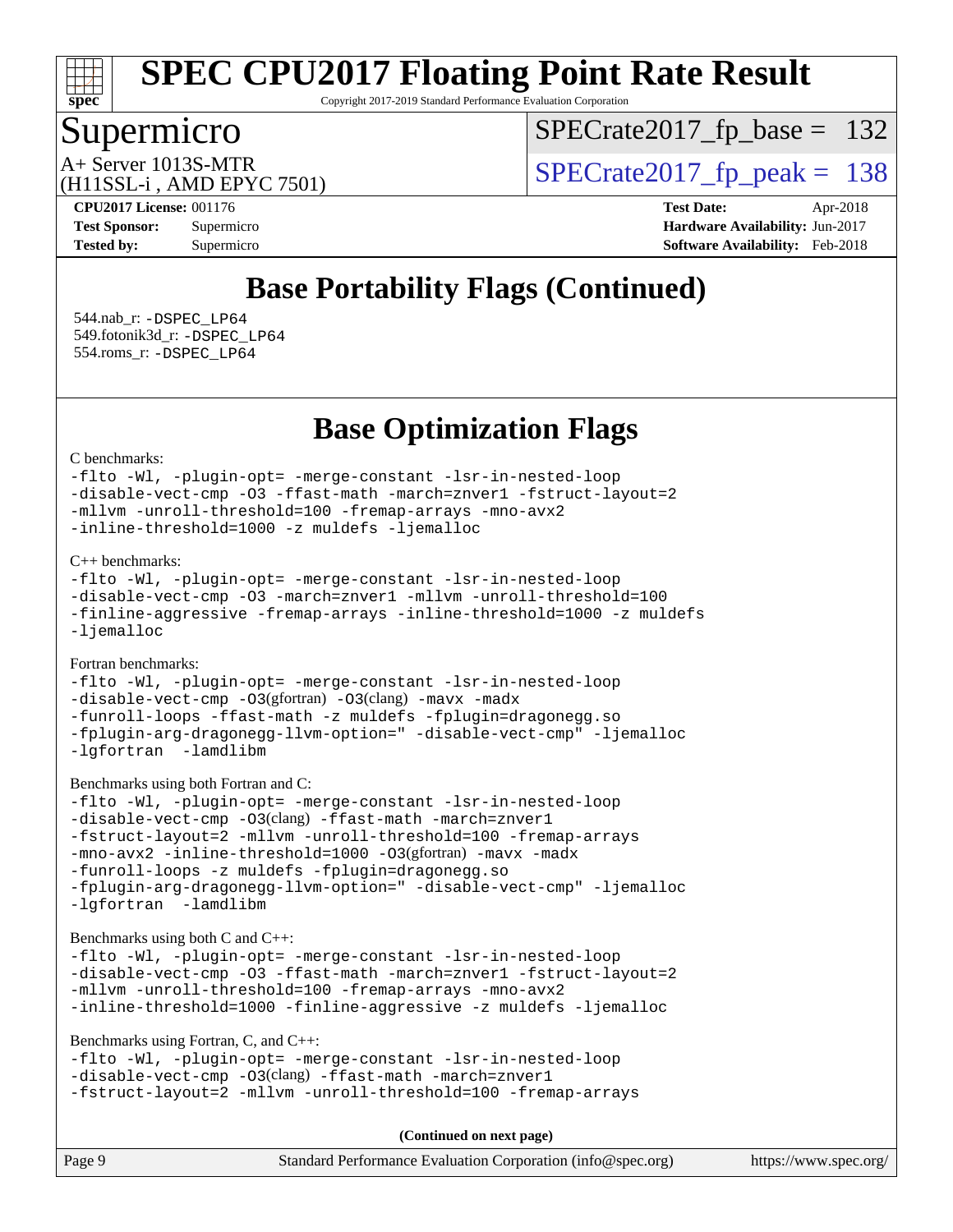

Copyright 2017-2019 Standard Performance Evaluation Corporation

### Supermicro

[SPECrate2017\\_fp\\_base =](http://www.spec.org/auto/cpu2017/Docs/result-fields.html#SPECrate2017fpbase) 132

(H11SSL-i , AMD EPYC 7501)

 $A+$  Server 1013S-MTR<br>  $\langle H11$ SSL  $\cdot$  AMD FPYC 7501) [SPECrate2017\\_fp\\_peak =](http://www.spec.org/auto/cpu2017/Docs/result-fields.html#SPECrate2017fppeak) 138

**[CPU2017 License:](http://www.spec.org/auto/cpu2017/Docs/result-fields.html#CPU2017License)** 001176 **[Test Date:](http://www.spec.org/auto/cpu2017/Docs/result-fields.html#TestDate)** Apr-2018

**[Test Sponsor:](http://www.spec.org/auto/cpu2017/Docs/result-fields.html#TestSponsor)** Supermicro **[Hardware Availability:](http://www.spec.org/auto/cpu2017/Docs/result-fields.html#HardwareAvailability)** Jun-2017 **[Tested by:](http://www.spec.org/auto/cpu2017/Docs/result-fields.html#Testedby)** Supermicro **[Software Availability:](http://www.spec.org/auto/cpu2017/Docs/result-fields.html#SoftwareAvailability)** Feb-2018

### **[Base Optimization Flags \(Continued\)](http://www.spec.org/auto/cpu2017/Docs/result-fields.html#BaseOptimizationFlags)**

[Benchmarks using Fortran, C, and C++](http://www.spec.org/auto/cpu2017/Docs/result-fields.html#BenchmarksusingFortranCandCXX) (continued):

[-mno-avx2](http://www.spec.org/cpu2017/results/res2018q2/cpu2017-20180430-05077.flags.html#user_CC_CXX_FCbase_F-mno-avx2) [-inline-threshold=1000](http://www.spec.org/cpu2017/results/res2018q2/cpu2017-20180430-05077.flags.html#user_CC_CXX_FCbase_F-inline-threshold_1daf3e0321a7a0c1ea19068c818f3f119b1e5dfc986cc791557791f4b93536c1546ba0c8585f62303269f504aa232e0ca278e8489928152e32e0752215741730) [-finline-aggressive](http://www.spec.org/cpu2017/results/res2018q2/cpu2017-20180430-05077.flags.html#user_CC_CXX_FCbase_F-finline-aggressive) [-O3](http://www.spec.org/cpu2017/results/res2018q2/cpu2017-20180430-05077.flags.html#user_CC_CXX_FCbase_Olevel-gcc_2a8c613e11e2962ae78d693398304d6f1c12fa10320380cff05dd109643c60bb04214353a55f02d8022371d19f6dd940085da69c3a4516b2b7029e64f867e782)(gfortran)

[-mavx](http://www.spec.org/cpu2017/results/res2018q2/cpu2017-20180430-05077.flags.html#user_CC_CXX_FCbase_F-mavx) [-madx](http://www.spec.org/cpu2017/results/res2018q2/cpu2017-20180430-05077.flags.html#user_CC_CXX_FCbase_F-madx) [-funroll-loops](http://www.spec.org/cpu2017/results/res2018q2/cpu2017-20180430-05077.flags.html#user_CC_CXX_FCbase_F-funroll-loops) [-z muldefs](http://www.spec.org/cpu2017/results/res2018q2/cpu2017-20180430-05077.flags.html#user_CC_CXX_FCbase_zmuldefs) [-fplugin=dragonegg.so](http://www.spec.org/cpu2017/results/res2018q2/cpu2017-20180430-05077.flags.html#user_CC_CXX_FCbase_F-fpluginDragonEgg) [-fplugin-arg-dragonegg-llvm-option="](http://www.spec.org/cpu2017/results/res2018q2/cpu2017-20180430-05077.flags.html#user_CC_CXX_FCbase_F-fplugin-arg-dragonegg-llvm-option_98400a9ab866ed0085f1e7306b6fe3b9aac45e0c6ce6c4c776296af40a6f95ac09a5771072dd0b0cdcb566a3e79e79d2a726fc48d436745311228115dad9979d) [-disable-vect-cmp"](http://www.spec.org/cpu2017/results/res2018q2/cpu2017-20180430-05077.flags.html#user_CC_CXX_FCbase_F-dragonegg-llvm-disable-vect-cmp_6cf351a29613b68bfdbd040d3e22ab0ce250093fe1c4f1b0b3e19cc513bf9fe59893782c14402abfbebd018ed2d47d139a1a3c59a802b3eac454540228820b23) [-ljemalloc](http://www.spec.org/cpu2017/results/res2018q2/cpu2017-20180430-05077.flags.html#user_CC_CXX_FCbase_F-ljemalloc)

### **[Peak Compiler Invocation](http://www.spec.org/auto/cpu2017/Docs/result-fields.html#PeakCompilerInvocation)**

[C benchmarks](http://www.spec.org/auto/cpu2017/Docs/result-fields.html#Cbenchmarks): [clang](http://www.spec.org/cpu2017/results/res2018q2/cpu2017-20180430-05077.flags.html#user_CCpeak_Fclang3)

[C++ benchmarks:](http://www.spec.org/auto/cpu2017/Docs/result-fields.html#CXXbenchmarks) [clang++](http://www.spec.org/cpu2017/results/res2018q2/cpu2017-20180430-05077.flags.html#user_CXXpeak_Fclang3_57a48582e5be507d19b2527b3e7d4f85d9b8669ffc9a8a0dbb9bcf949a918a58bbab411e0c4d14a3922022a3e425a90db94042683824c1806feff4324ca1000d)

[Fortran benchmarks](http://www.spec.org/auto/cpu2017/Docs/result-fields.html#Fortranbenchmarks): [clang](http://www.spec.org/cpu2017/results/res2018q2/cpu2017-20180430-05077.flags.html#user_FCpeak_Fclang3) [gfortran](http://www.spec.org/cpu2017/results/res2018q2/cpu2017-20180430-05077.flags.html#user_FCpeak_gfortran)

[Benchmarks using both Fortran and C](http://www.spec.org/auto/cpu2017/Docs/result-fields.html#BenchmarksusingbothFortranandC): [clang](http://www.spec.org/cpu2017/results/res2018q2/cpu2017-20180430-05077.flags.html#user_CC_FCpeak_Fclang3) [gfortran](http://www.spec.org/cpu2017/results/res2018q2/cpu2017-20180430-05077.flags.html#user_CC_FCpeak_gfortran)

[Benchmarks using both C and C++](http://www.spec.org/auto/cpu2017/Docs/result-fields.html#BenchmarksusingbothCandCXX): [clang++](http://www.spec.org/cpu2017/results/res2018q2/cpu2017-20180430-05077.flags.html#user_CC_CXXpeak_Fclang3_57a48582e5be507d19b2527b3e7d4f85d9b8669ffc9a8a0dbb9bcf949a918a58bbab411e0c4d14a3922022a3e425a90db94042683824c1806feff4324ca1000d) [clang](http://www.spec.org/cpu2017/results/res2018q2/cpu2017-20180430-05077.flags.html#user_CC_CXXpeak_Fclang3)

[Benchmarks using Fortran, C, and C++:](http://www.spec.org/auto/cpu2017/Docs/result-fields.html#BenchmarksusingFortranCandCXX) [clang++](http://www.spec.org/cpu2017/results/res2018q2/cpu2017-20180430-05077.flags.html#user_CC_CXX_FCpeak_Fclang3_57a48582e5be507d19b2527b3e7d4f85d9b8669ffc9a8a0dbb9bcf949a918a58bbab411e0c4d14a3922022a3e425a90db94042683824c1806feff4324ca1000d) [clang](http://www.spec.org/cpu2017/results/res2018q2/cpu2017-20180430-05077.flags.html#user_CC_CXX_FCpeak_Fclang3) [gfortran](http://www.spec.org/cpu2017/results/res2018q2/cpu2017-20180430-05077.flags.html#user_CC_CXX_FCpeak_gfortran)

### **[Peak Portability Flags](http://www.spec.org/auto/cpu2017/Docs/result-fields.html#PeakPortabilityFlags)**

Same as Base Portability Flags

### **[Peak Optimization Flags](http://www.spec.org/auto/cpu2017/Docs/result-fields.html#PeakOptimizationFlags)**

[C benchmarks](http://www.spec.org/auto/cpu2017/Docs/result-fields.html#Cbenchmarks):

[-flto](http://www.spec.org/cpu2017/results/res2018q2/cpu2017-20180430-05077.flags.html#user_CCpeak_F-flto) [-Wl,](http://www.spec.org/cpu2017/results/res2018q2/cpu2017-20180430-05077.flags.html#user_CCpeak_F-Wl_5f669859b7c1a0295edc4f5fd536c381023f180a987810cb5cfa1d9467a27ac14b13770b9732d7618b24fc778f3dfdf68b65521d505fc870281e0142944925a0) [-plugin-opt=](http://www.spec.org/cpu2017/results/res2018q2/cpu2017-20180430-05077.flags.html#user_CCpeak_F-plugin-opt_772899571bb6157e4b8feeb3276e6c06dec41c1bbb0aa637c8700742a4baaf7e7b56061e32ae2365a76a44d8c448177ca3ee066cdf7537598ff772fc461942c2) [-merge-constant](http://www.spec.org/cpu2017/results/res2018q2/cpu2017-20180430-05077.flags.html#user_CCpeak_F-merge-constant_bdb3ec75d21d5cf0ab1961ebe7105d0ea3b0c6d89a312cf7efc1d107e6c56c92c36b5d564d0702d1e2526f6b92f188b4413eb5a54b1f9e4a41f5a9bfc0233b92) [-lsr-in-nested-loop](http://www.spec.org/cpu2017/results/res2018q2/cpu2017-20180430-05077.flags.html#user_CCpeak_F-lsr-in-nested-loop) [-Ofast](http://www.spec.org/cpu2017/results/res2018q2/cpu2017-20180430-05077.flags.html#user_CCpeak_F-Ofast) [-march=znver1](http://www.spec.org/cpu2017/results/res2018q2/cpu2017-20180430-05077.flags.html#user_CCpeak_march_082ab2c5e8f99f69c47c63adfdc26f9617958cc68d0b5dbfb7aa6935cde4c91d5d9c2fdc24e6781fa8a0299196f2f4ca8e995f825d797de797910507b4251bb3) [-fstruct-layout=3](http://www.spec.org/cpu2017/results/res2018q2/cpu2017-20180430-05077.flags.html#user_CCpeak_F-fstruct-layout) [-mllvm](http://www.spec.org/cpu2017/results/res2018q2/cpu2017-20180430-05077.flags.html#user_CCpeak_F-mllvm_76e3f86ef8d8cc4dfa84cec42d531db351fee284f72cd5d644b5bdbef9c2604296512be6a431d9e19d0523544399ea9dd745afc2fff755a0705d428460dc659e) [-vectorize-memory-aggressively](http://www.spec.org/cpu2017/results/res2018q2/cpu2017-20180430-05077.flags.html#user_CCpeak_F-vectorize-memory-aggressively) [-mno-avx2](http://www.spec.org/cpu2017/results/res2018q2/cpu2017-20180430-05077.flags.html#user_CCpeak_F-mno-avx2) [-unroll-threshold=100](http://www.spec.org/cpu2017/results/res2018q2/cpu2017-20180430-05077.flags.html#user_CCpeak_F-unroll-threshold) [-fremap-arrays](http://www.spec.org/cpu2017/results/res2018q2/cpu2017-20180430-05077.flags.html#user_CCpeak_F-fremap-arrays) [-inline-threshold=1000](http://www.spec.org/cpu2017/results/res2018q2/cpu2017-20180430-05077.flags.html#user_CCpeak_F-inline-threshold_1daf3e0321a7a0c1ea19068c818f3f119b1e5dfc986cc791557791f4b93536c1546ba0c8585f62303269f504aa232e0ca278e8489928152e32e0752215741730) [-ljemalloc](http://www.spec.org/cpu2017/results/res2018q2/cpu2017-20180430-05077.flags.html#user_CCpeak_F-ljemalloc)

[C++ benchmarks:](http://www.spec.org/auto/cpu2017/Docs/result-fields.html#CXXbenchmarks)

[-flto](http://www.spec.org/cpu2017/results/res2018q2/cpu2017-20180430-05077.flags.html#user_CXXpeak_F-flto) [-Wl,](http://www.spec.org/cpu2017/results/res2018q2/cpu2017-20180430-05077.flags.html#user_CXXpeak_F-Wl_5f669859b7c1a0295edc4f5fd536c381023f180a987810cb5cfa1d9467a27ac14b13770b9732d7618b24fc778f3dfdf68b65521d505fc870281e0142944925a0) [-plugin-opt=](http://www.spec.org/cpu2017/results/res2018q2/cpu2017-20180430-05077.flags.html#user_CXXpeak_F-plugin-opt_772899571bb6157e4b8feeb3276e6c06dec41c1bbb0aa637c8700742a4baaf7e7b56061e32ae2365a76a44d8c448177ca3ee066cdf7537598ff772fc461942c2) [-merge-constant](http://www.spec.org/cpu2017/results/res2018q2/cpu2017-20180430-05077.flags.html#user_CXXpeak_F-merge-constant_bdb3ec75d21d5cf0ab1961ebe7105d0ea3b0c6d89a312cf7efc1d107e6c56c92c36b5d564d0702d1e2526f6b92f188b4413eb5a54b1f9e4a41f5a9bfc0233b92) [-lsr-in-nested-loop](http://www.spec.org/cpu2017/results/res2018q2/cpu2017-20180430-05077.flags.html#user_CXXpeak_F-lsr-in-nested-loop) [-Ofast](http://www.spec.org/cpu2017/results/res2018q2/cpu2017-20180430-05077.flags.html#user_CXXpeak_F-Ofast) [-march=znver1](http://www.spec.org/cpu2017/results/res2018q2/cpu2017-20180430-05077.flags.html#user_CXXpeak_march_082ab2c5e8f99f69c47c63adfdc26f9617958cc68d0b5dbfb7aa6935cde4c91d5d9c2fdc24e6781fa8a0299196f2f4ca8e995f825d797de797910507b4251bb3) [-finline-aggressive](http://www.spec.org/cpu2017/results/res2018q2/cpu2017-20180430-05077.flags.html#user_CXXpeak_F-finline-aggressive) [-mllvm](http://www.spec.org/cpu2017/results/res2018q2/cpu2017-20180430-05077.flags.html#user_CXXpeak_F-mllvm_76e3f86ef8d8cc4dfa84cec42d531db351fee284f72cd5d644b5bdbef9c2604296512be6a431d9e19d0523544399ea9dd745afc2fff755a0705d428460dc659e) [-unroll-threshold=100](http://www.spec.org/cpu2017/results/res2018q2/cpu2017-20180430-05077.flags.html#user_CXXpeak_F-unroll-threshold)

**(Continued on next page)**

| Page 10 | Standard Performance Evaluation Corporation (info@spec.org) | https://www.spec.org/ |
|---------|-------------------------------------------------------------|-----------------------|
|---------|-------------------------------------------------------------|-----------------------|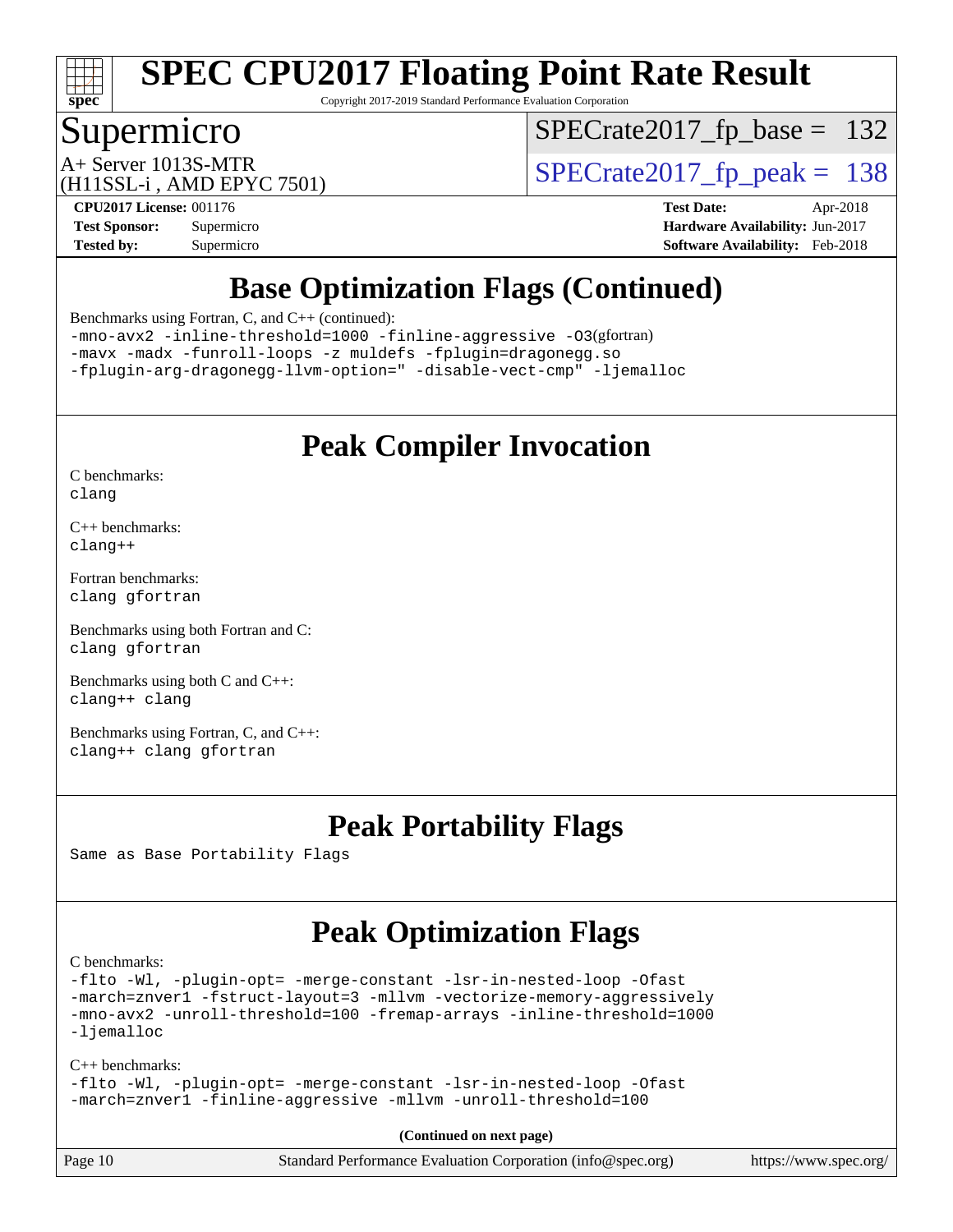

Copyright 2017-2019 Standard Performance Evaluation Corporation

### Supermicro

[SPECrate2017\\_fp\\_base =](http://www.spec.org/auto/cpu2017/Docs/result-fields.html#SPECrate2017fpbase) 132

(H11SSL-i , AMD EPYC 7501)

A+ Server 1013S-MTR<br>  $\mu$ 115SI - AMD EPVC 7501) [SPECrate2017\\_fp\\_peak =](http://www.spec.org/auto/cpu2017/Docs/result-fields.html#SPECrate2017fppeak) 138

**[CPU2017 License:](http://www.spec.org/auto/cpu2017/Docs/result-fields.html#CPU2017License)** 001176 **[Test Date:](http://www.spec.org/auto/cpu2017/Docs/result-fields.html#TestDate)** Apr-2018 **[Test Sponsor:](http://www.spec.org/auto/cpu2017/Docs/result-fields.html#TestSponsor)** Supermicro **[Hardware Availability:](http://www.spec.org/auto/cpu2017/Docs/result-fields.html#HardwareAvailability)** Jun-2017 **[Tested by:](http://www.spec.org/auto/cpu2017/Docs/result-fields.html#Testedby)** Supermicro **[Software Availability:](http://www.spec.org/auto/cpu2017/Docs/result-fields.html#SoftwareAvailability)** Feb-2018

### **[Peak Optimization Flags \(Continued\)](http://www.spec.org/auto/cpu2017/Docs/result-fields.html#PeakOptimizationFlags)**

[C++ benchmarks](http://www.spec.org/auto/cpu2017/Docs/result-fields.html#CXXbenchmarks) (continued):

[-fremap-arrays](http://www.spec.org/cpu2017/results/res2018q2/cpu2017-20180430-05077.flags.html#user_CXXpeak_F-fremap-arrays) [-inline-threshold=1000](http://www.spec.org/cpu2017/results/res2018q2/cpu2017-20180430-05077.flags.html#user_CXXpeak_F-inline-threshold_1daf3e0321a7a0c1ea19068c818f3f119b1e5dfc986cc791557791f4b93536c1546ba0c8585f62303269f504aa232e0ca278e8489928152e32e0752215741730) [-ljemalloc](http://www.spec.org/cpu2017/results/res2018q2/cpu2017-20180430-05077.flags.html#user_CXXpeak_F-ljemalloc)

[Fortran benchmarks](http://www.spec.org/auto/cpu2017/Docs/result-fields.html#Fortranbenchmarks):

[-flto](http://www.spec.org/cpu2017/results/res2018q2/cpu2017-20180430-05077.flags.html#user_FCpeak_F-flto) [-Wl,](http://www.spec.org/cpu2017/results/res2018q2/cpu2017-20180430-05077.flags.html#user_FCpeak_F-Wl_5f669859b7c1a0295edc4f5fd536c381023f180a987810cb5cfa1d9467a27ac14b13770b9732d7618b24fc778f3dfdf68b65521d505fc870281e0142944925a0) [-plugin-opt=](http://www.spec.org/cpu2017/results/res2018q2/cpu2017-20180430-05077.flags.html#user_FCpeak_F-plugin-opt_772899571bb6157e4b8feeb3276e6c06dec41c1bbb0aa637c8700742a4baaf7e7b56061e32ae2365a76a44d8c448177ca3ee066cdf7537598ff772fc461942c2) [-merge-constant](http://www.spec.org/cpu2017/results/res2018q2/cpu2017-20180430-05077.flags.html#user_FCpeak_F-merge-constant_bdb3ec75d21d5cf0ab1961ebe7105d0ea3b0c6d89a312cf7efc1d107e6c56c92c36b5d564d0702d1e2526f6b92f188b4413eb5a54b1f9e4a41f5a9bfc0233b92) [-lsr-in-nested-loop](http://www.spec.org/cpu2017/results/res2018q2/cpu2017-20180430-05077.flags.html#user_FCpeak_F-lsr-in-nested-loop) [-O3](http://www.spec.org/cpu2017/results/res2018q2/cpu2017-20180430-05077.flags.html#user_FCpeak_Olevel-gcc_2a8c613e11e2962ae78d693398304d6f1c12fa10320380cff05dd109643c60bb04214353a55f02d8022371d19f6dd940085da69c3a4516b2b7029e64f867e782)(gfortran) [-O3](http://www.spec.org/cpu2017/results/res2018q2/cpu2017-20180430-05077.flags.html#user_FCpeak_F-O3)(clang) [-mavx2](http://www.spec.org/cpu2017/results/res2018q2/cpu2017-20180430-05077.flags.html#user_FCpeak_F-mavx2) [-madx](http://www.spec.org/cpu2017/results/res2018q2/cpu2017-20180430-05077.flags.html#user_FCpeak_F-madx) [-funroll-loops](http://www.spec.org/cpu2017/results/res2018q2/cpu2017-20180430-05077.flags.html#user_FCpeak_F-funroll-loops) [-ffast-math](http://www.spec.org/cpu2017/results/res2018q2/cpu2017-20180430-05077.flags.html#user_FCpeak_F-ffast-math) [-fplugin=dragonegg.so](http://www.spec.org/cpu2017/results/res2018q2/cpu2017-20180430-05077.flags.html#user_FCpeak_F-fpluginDragonEgg) [-fplugin-arg-dragonegg-llvm-option="](http://www.spec.org/cpu2017/results/res2018q2/cpu2017-20180430-05077.flags.html#user_FCpeak_F-fplugin-arg-dragonegg-llvm-option_98400a9ab866ed0085f1e7306b6fe3b9aac45e0c6ce6c4c776296af40a6f95ac09a5771072dd0b0cdcb566a3e79e79d2a726fc48d436745311228115dad9979d) [-inline-threshold:1000"](http://www.spec.org/cpu2017/results/res2018q2/cpu2017-20180430-05077.flags.html#user_FCpeak_F-dragonegg-llvm-inline-threshold_07e61fd64d703e09a3d6c9aee6ac288c2f7760387fb253286b0ad61651eb62a3a8ac21dc1f35cedb13440b70bea3f6cc5470d6ba8f82ad27d00629d560a26e62) [-ljemalloc](http://www.spec.org/cpu2017/results/res2018q2/cpu2017-20180430-05077.flags.html#user_FCpeak_F-ljemalloc) [-lgfortran](http://www.spec.org/cpu2017/results/res2018q2/cpu2017-20180430-05077.flags.html#user_FCpeak_F-lgfortran_aee53aa7918ae35ea4e5035d616421204ae8a638c05873868b1aa8743e73ef3f738c1d9cddaea8bce7f96e18015ec2f72d6588008f90a113075c46bd34a5e3c3) [-lamdlibm](http://www.spec.org/cpu2017/results/res2018q2/cpu2017-20180430-05077.flags.html#user_FCpeak_F-lamdlibm_1db3d84841b8a1b4efe9441895380ccb52ec69ae4c885fce609f880d1f58d8b3c2693ad984247faf1d5c0b0abc492f2987ed2911d4dbfc830003ff87fe5a2273) 

[Benchmarks using both Fortran and C](http://www.spec.org/auto/cpu2017/Docs/result-fields.html#BenchmarksusingbothFortranandC):

 521.wrf\_r: [-flto](http://www.spec.org/cpu2017/results/res2018q2/cpu2017-20180430-05077.flags.html#user_peakEXTRA_LDFLAGS521_wrf_r_F-flto) [-Wl,](http://www.spec.org/cpu2017/results/res2018q2/cpu2017-20180430-05077.flags.html#user_peakEXTRA_LDFLAGS521_wrf_r_F-Wl_5f669859b7c1a0295edc4f5fd536c381023f180a987810cb5cfa1d9467a27ac14b13770b9732d7618b24fc778f3dfdf68b65521d505fc870281e0142944925a0) [-plugin-opt=](http://www.spec.org/cpu2017/results/res2018q2/cpu2017-20180430-05077.flags.html#user_peakEXTRA_LDFLAGS521_wrf_r_F-plugin-opt_772899571bb6157e4b8feeb3276e6c06dec41c1bbb0aa637c8700742a4baaf7e7b56061e32ae2365a76a44d8c448177ca3ee066cdf7537598ff772fc461942c2) [-merge-constant](http://www.spec.org/cpu2017/results/res2018q2/cpu2017-20180430-05077.flags.html#user_peakEXTRA_FFLAGSEXTRA_LDFLAGS521_wrf_r_F-merge-constant_bdb3ec75d21d5cf0ab1961ebe7105d0ea3b0c6d89a312cf7efc1d107e6c56c92c36b5d564d0702d1e2526f6b92f188b4413eb5a54b1f9e4a41f5a9bfc0233b92) [-lsr-in-nested-loop](http://www.spec.org/cpu2017/results/res2018q2/cpu2017-20180430-05077.flags.html#user_peakEXTRA_LDFLAGS521_wrf_r_F-lsr-in-nested-loop) [-O3](http://www.spec.org/cpu2017/results/res2018q2/cpu2017-20180430-05077.flags.html#user_peakCOPTIMIZEFOPTIMIZE521_wrf_r_F-O3)(clang) [-mavx](http://www.spec.org/cpu2017/results/res2018q2/cpu2017-20180430-05077.flags.html#user_peakCOPTIMIZEFOPTIMIZE521_wrf_r_F-mavx) [-ffast-math](http://www.spec.org/cpu2017/results/res2018q2/cpu2017-20180430-05077.flags.html#user_peakCOPTIMIZEFOPTIMIZE521_wrf_r_F-ffast-math) [-O3](http://www.spec.org/cpu2017/results/res2018q2/cpu2017-20180430-05077.flags.html#user_peakFOPTIMIZE521_wrf_r_Olevel-gcc_2a8c613e11e2962ae78d693398304d6f1c12fa10320380cff05dd109643c60bb04214353a55f02d8022371d19f6dd940085da69c3a4516b2b7029e64f867e782)(gfortran) [-funroll-loops](http://www.spec.org/cpu2017/results/res2018q2/cpu2017-20180430-05077.flags.html#user_peakFOPTIMIZE521_wrf_r_F-funroll-loops) [-fplugin=dragonegg.so](http://www.spec.org/cpu2017/results/res2018q2/cpu2017-20180430-05077.flags.html#user_peakEXTRA_FFLAGS521_wrf_r_F-fpluginDragonEgg) [-fplugin-arg-dragonegg-llvm-option="](http://www.spec.org/cpu2017/results/res2018q2/cpu2017-20180430-05077.flags.html#user_peakEXTRA_FFLAGS521_wrf_r_F-fplugin-arg-dragonegg-llvm-option_98400a9ab866ed0085f1e7306b6fe3b9aac45e0c6ce6c4c776296af40a6f95ac09a5771072dd0b0cdcb566a3e79e79d2a726fc48d436745311228115dad9979d) [-inline-threshold:1000"](http://www.spec.org/cpu2017/results/res2018q2/cpu2017-20180430-05077.flags.html#user_peakEXTRA_FFLAGS521_wrf_r_F-dragonegg-llvm-inline-threshold_07e61fd64d703e09a3d6c9aee6ac288c2f7760387fb253286b0ad61651eb62a3a8ac21dc1f35cedb13440b70bea3f6cc5470d6ba8f82ad27d00629d560a26e62) [-ljemalloc](http://www.spec.org/cpu2017/results/res2018q2/cpu2017-20180430-05077.flags.html#user_peakEXTRA_LIBS521_wrf_r_F-ljemalloc) [-lgfortran](http://www.spec.org/cpu2017/results/res2018q2/cpu2017-20180430-05077.flags.html#user_peakEXTRA_FLIBS521_wrf_r_F-lgfortran_aee53aa7918ae35ea4e5035d616421204ae8a638c05873868b1aa8743e73ef3f738c1d9cddaea8bce7f96e18015ec2f72d6588008f90a113075c46bd34a5e3c3) [-lamdlibm](http://www.spec.org/cpu2017/results/res2018q2/cpu2017-20180430-05077.flags.html#user_peakEXTRA_FLIBS521_wrf_r_F-lamdlibm_1db3d84841b8a1b4efe9441895380ccb52ec69ae4c885fce609f880d1f58d8b3c2693ad984247faf1d5c0b0abc492f2987ed2911d4dbfc830003ff87fe5a2273) 

 527.cam4\_r: [-flto](http://www.spec.org/cpu2017/results/res2018q2/cpu2017-20180430-05077.flags.html#user_peakCOPTIMIZEEXTRA_LDFLAGS527_cam4_r_F-flto) [-Wl,](http://www.spec.org/cpu2017/results/res2018q2/cpu2017-20180430-05077.flags.html#user_peakEXTRA_LDFLAGS527_cam4_r_F-Wl_5f669859b7c1a0295edc4f5fd536c381023f180a987810cb5cfa1d9467a27ac14b13770b9732d7618b24fc778f3dfdf68b65521d505fc870281e0142944925a0) [-plugin-opt=](http://www.spec.org/cpu2017/results/res2018q2/cpu2017-20180430-05077.flags.html#user_peakEXTRA_LDFLAGS527_cam4_r_F-plugin-opt_772899571bb6157e4b8feeb3276e6c06dec41c1bbb0aa637c8700742a4baaf7e7b56061e32ae2365a76a44d8c448177ca3ee066cdf7537598ff772fc461942c2) [-merge-constant](http://www.spec.org/cpu2017/results/res2018q2/cpu2017-20180430-05077.flags.html#user_peakEXTRA_FFLAGSEXTRA_LDFLAGS527_cam4_r_F-merge-constant_bdb3ec75d21d5cf0ab1961ebe7105d0ea3b0c6d89a312cf7efc1d107e6c56c92c36b5d564d0702d1e2526f6b92f188b4413eb5a54b1f9e4a41f5a9bfc0233b92) [-lsr-in-nested-loop](http://www.spec.org/cpu2017/results/res2018q2/cpu2017-20180430-05077.flags.html#user_peakEXTRA_LDFLAGS527_cam4_r_F-lsr-in-nested-loop) [-Ofast](http://www.spec.org/cpu2017/results/res2018q2/cpu2017-20180430-05077.flags.html#user_peakCOPTIMIZE527_cam4_r_F-Ofast) [-march=znver1](http://www.spec.org/cpu2017/results/res2018q2/cpu2017-20180430-05077.flags.html#user_peakCOPTIMIZE527_cam4_r_march_082ab2c5e8f99f69c47c63adfdc26f9617958cc68d0b5dbfb7aa6935cde4c91d5d9c2fdc24e6781fa8a0299196f2f4ca8e995f825d797de797910507b4251bb3) [-fstruct-layout=3](http://www.spec.org/cpu2017/results/res2018q2/cpu2017-20180430-05077.flags.html#user_peakCOPTIMIZE527_cam4_r_F-fstruct-layout) [-mllvm](http://www.spec.org/cpu2017/results/res2018q2/cpu2017-20180430-05077.flags.html#user_peakCOPTIMIZE527_cam4_r_F-mllvm_76e3f86ef8d8cc4dfa84cec42d531db351fee284f72cd5d644b5bdbef9c2604296512be6a431d9e19d0523544399ea9dd745afc2fff755a0705d428460dc659e) [-vectorize-memory-aggressively](http://www.spec.org/cpu2017/results/res2018q2/cpu2017-20180430-05077.flags.html#user_peakCOPTIMIZE527_cam4_r_F-vectorize-memory-aggressively) [-mno-avx2](http://www.spec.org/cpu2017/results/res2018q2/cpu2017-20180430-05077.flags.html#user_peakCOPTIMIZE527_cam4_r_F-mno-avx2) [-unroll-threshold=100](http://www.spec.org/cpu2017/results/res2018q2/cpu2017-20180430-05077.flags.html#user_peakCOPTIMIZE527_cam4_r_F-unroll-threshold) [-fremap-arrays](http://www.spec.org/cpu2017/results/res2018q2/cpu2017-20180430-05077.flags.html#user_peakCOPTIMIZE527_cam4_r_F-fremap-arrays) [-inline-threshold=1000](http://www.spec.org/cpu2017/results/res2018q2/cpu2017-20180430-05077.flags.html#user_peakCOPTIMIZE527_cam4_r_F-inline-threshold_1daf3e0321a7a0c1ea19068c818f3f119b1e5dfc986cc791557791f4b93536c1546ba0c8585f62303269f504aa232e0ca278e8489928152e32e0752215741730) [-O3](http://www.spec.org/cpu2017/results/res2018q2/cpu2017-20180430-05077.flags.html#user_peakFOPTIMIZE527_cam4_r_Olevel-gcc_2a8c613e11e2962ae78d693398304d6f1c12fa10320380cff05dd109643c60bb04214353a55f02d8022371d19f6dd940085da69c3a4516b2b7029e64f867e782)(gfortran) [-O3](http://www.spec.org/cpu2017/results/res2018q2/cpu2017-20180430-05077.flags.html#user_peakFOPTIMIZE527_cam4_r_F-O3)(clang) [-mavx2](http://www.spec.org/cpu2017/results/res2018q2/cpu2017-20180430-05077.flags.html#user_peakFOPTIMIZE527_cam4_r_F-mavx2) [-madx](http://www.spec.org/cpu2017/results/res2018q2/cpu2017-20180430-05077.flags.html#user_peakFOPTIMIZE527_cam4_r_F-madx) [-funroll-loops](http://www.spec.org/cpu2017/results/res2018q2/cpu2017-20180430-05077.flags.html#user_peakFOPTIMIZE527_cam4_r_F-funroll-loops) [-ffast-math](http://www.spec.org/cpu2017/results/res2018q2/cpu2017-20180430-05077.flags.html#user_peakFOPTIMIZE527_cam4_r_F-ffast-math) [-fplugin=dragonegg.so](http://www.spec.org/cpu2017/results/res2018q2/cpu2017-20180430-05077.flags.html#user_peakEXTRA_FFLAGS527_cam4_r_F-fpluginDragonEgg) [-fplugin-arg-dragonegg-llvm-option="](http://www.spec.org/cpu2017/results/res2018q2/cpu2017-20180430-05077.flags.html#user_peakEXTRA_FFLAGS527_cam4_r_F-fplugin-arg-dragonegg-llvm-option_98400a9ab866ed0085f1e7306b6fe3b9aac45e0c6ce6c4c776296af40a6f95ac09a5771072dd0b0cdcb566a3e79e79d2a726fc48d436745311228115dad9979d) [-inline-threshold:1000"](http://www.spec.org/cpu2017/results/res2018q2/cpu2017-20180430-05077.flags.html#user_peakEXTRA_FFLAGS527_cam4_r_F-dragonegg-llvm-inline-threshold_07e61fd64d703e09a3d6c9aee6ac288c2f7760387fb253286b0ad61651eb62a3a8ac21dc1f35cedb13440b70bea3f6cc5470d6ba8f82ad27d00629d560a26e62) [-ljemalloc](http://www.spec.org/cpu2017/results/res2018q2/cpu2017-20180430-05077.flags.html#user_peakEXTRA_LIBS527_cam4_r_F-ljemalloc) [-lgfortran](http://www.spec.org/cpu2017/results/res2018q2/cpu2017-20180430-05077.flags.html#user_peakEXTRA_FLIBS527_cam4_r_F-lgfortran_aee53aa7918ae35ea4e5035d616421204ae8a638c05873868b1aa8743e73ef3f738c1d9cddaea8bce7f96e18015ec2f72d6588008f90a113075c46bd34a5e3c3) [-lamdlibm](http://www.spec.org/cpu2017/results/res2018q2/cpu2017-20180430-05077.flags.html#user_peakEXTRA_FLIBS527_cam4_r_F-lamdlibm_1db3d84841b8a1b4efe9441895380ccb52ec69ae4c885fce609f880d1f58d8b3c2693ad984247faf1d5c0b0abc492f2987ed2911d4dbfc830003ff87fe5a2273) 

[Benchmarks using both C and C++](http://www.spec.org/auto/cpu2017/Docs/result-fields.html#BenchmarksusingbothCandCXX):

[-flto](http://www.spec.org/cpu2017/results/res2018q2/cpu2017-20180430-05077.flags.html#user_CC_CXXpeak_F-flto) [-Wl,](http://www.spec.org/cpu2017/results/res2018q2/cpu2017-20180430-05077.flags.html#user_CC_CXXpeak_F-Wl_5f669859b7c1a0295edc4f5fd536c381023f180a987810cb5cfa1d9467a27ac14b13770b9732d7618b24fc778f3dfdf68b65521d505fc870281e0142944925a0) [-plugin-opt=](http://www.spec.org/cpu2017/results/res2018q2/cpu2017-20180430-05077.flags.html#user_CC_CXXpeak_F-plugin-opt_772899571bb6157e4b8feeb3276e6c06dec41c1bbb0aa637c8700742a4baaf7e7b56061e32ae2365a76a44d8c448177ca3ee066cdf7537598ff772fc461942c2) [-merge-constant](http://www.spec.org/cpu2017/results/res2018q2/cpu2017-20180430-05077.flags.html#user_CC_CXXpeak_F-merge-constant_bdb3ec75d21d5cf0ab1961ebe7105d0ea3b0c6d89a312cf7efc1d107e6c56c92c36b5d564d0702d1e2526f6b92f188b4413eb5a54b1f9e4a41f5a9bfc0233b92) [-lsr-in-nested-loop](http://www.spec.org/cpu2017/results/res2018q2/cpu2017-20180430-05077.flags.html#user_CC_CXXpeak_F-lsr-in-nested-loop) [-Ofast](http://www.spec.org/cpu2017/results/res2018q2/cpu2017-20180430-05077.flags.html#user_CC_CXXpeak_F-Ofast) [-march=znver1](http://www.spec.org/cpu2017/results/res2018q2/cpu2017-20180430-05077.flags.html#user_CC_CXXpeak_march_082ab2c5e8f99f69c47c63adfdc26f9617958cc68d0b5dbfb7aa6935cde4c91d5d9c2fdc24e6781fa8a0299196f2f4ca8e995f825d797de797910507b4251bb3) [-fstruct-layout=3](http://www.spec.org/cpu2017/results/res2018q2/cpu2017-20180430-05077.flags.html#user_CC_CXXpeak_F-fstruct-layout) [-mllvm](http://www.spec.org/cpu2017/results/res2018q2/cpu2017-20180430-05077.flags.html#user_CC_CXXpeak_F-mllvm_76e3f86ef8d8cc4dfa84cec42d531db351fee284f72cd5d644b5bdbef9c2604296512be6a431d9e19d0523544399ea9dd745afc2fff755a0705d428460dc659e) [-vectorize-memory-aggressively](http://www.spec.org/cpu2017/results/res2018q2/cpu2017-20180430-05077.flags.html#user_CC_CXXpeak_F-vectorize-memory-aggressively) [-mno-avx2](http://www.spec.org/cpu2017/results/res2018q2/cpu2017-20180430-05077.flags.html#user_CC_CXXpeak_F-mno-avx2) [-unroll-threshold=100](http://www.spec.org/cpu2017/results/res2018q2/cpu2017-20180430-05077.flags.html#user_CC_CXXpeak_F-unroll-threshold) [-fremap-arrays](http://www.spec.org/cpu2017/results/res2018q2/cpu2017-20180430-05077.flags.html#user_CC_CXXpeak_F-fremap-arrays) [-inline-threshold=1000](http://www.spec.org/cpu2017/results/res2018q2/cpu2017-20180430-05077.flags.html#user_CC_CXXpeak_F-inline-threshold_1daf3e0321a7a0c1ea19068c818f3f119b1e5dfc986cc791557791f4b93536c1546ba0c8585f62303269f504aa232e0ca278e8489928152e32e0752215741730) [-finline-aggressive](http://www.spec.org/cpu2017/results/res2018q2/cpu2017-20180430-05077.flags.html#user_CC_CXXpeak_F-finline-aggressive) [-ljemalloc](http://www.spec.org/cpu2017/results/res2018q2/cpu2017-20180430-05077.flags.html#user_CC_CXXpeak_F-ljemalloc)

[Benchmarks using Fortran, C, and C++:](http://www.spec.org/auto/cpu2017/Docs/result-fields.html#BenchmarksusingFortranCandCXX)

[-flto](http://www.spec.org/cpu2017/results/res2018q2/cpu2017-20180430-05077.flags.html#user_CC_CXX_FCpeak_F-flto) [-Wl,](http://www.spec.org/cpu2017/results/res2018q2/cpu2017-20180430-05077.flags.html#user_CC_CXX_FCpeak_F-Wl_5f669859b7c1a0295edc4f5fd536c381023f180a987810cb5cfa1d9467a27ac14b13770b9732d7618b24fc778f3dfdf68b65521d505fc870281e0142944925a0) [-plugin-opt=](http://www.spec.org/cpu2017/results/res2018q2/cpu2017-20180430-05077.flags.html#user_CC_CXX_FCpeak_F-plugin-opt_772899571bb6157e4b8feeb3276e6c06dec41c1bbb0aa637c8700742a4baaf7e7b56061e32ae2365a76a44d8c448177ca3ee066cdf7537598ff772fc461942c2) [-merge-constant](http://www.spec.org/cpu2017/results/res2018q2/cpu2017-20180430-05077.flags.html#user_CC_CXX_FCpeak_F-merge-constant_bdb3ec75d21d5cf0ab1961ebe7105d0ea3b0c6d89a312cf7efc1d107e6c56c92c36b5d564d0702d1e2526f6b92f188b4413eb5a54b1f9e4a41f5a9bfc0233b92) [-lsr-in-nested-loop](http://www.spec.org/cpu2017/results/res2018q2/cpu2017-20180430-05077.flags.html#user_CC_CXX_FCpeak_F-lsr-in-nested-loop) [-Ofast](http://www.spec.org/cpu2017/results/res2018q2/cpu2017-20180430-05077.flags.html#user_CC_CXX_FCpeak_F-Ofast) [-march=znver1](http://www.spec.org/cpu2017/results/res2018q2/cpu2017-20180430-05077.flags.html#user_CC_CXX_FCpeak_march_082ab2c5e8f99f69c47c63adfdc26f9617958cc68d0b5dbfb7aa6935cde4c91d5d9c2fdc24e6781fa8a0299196f2f4ca8e995f825d797de797910507b4251bb3) [-fstruct-layout=3](http://www.spec.org/cpu2017/results/res2018q2/cpu2017-20180430-05077.flags.html#user_CC_CXX_FCpeak_F-fstruct-layout) [-mllvm](http://www.spec.org/cpu2017/results/res2018q2/cpu2017-20180430-05077.flags.html#user_CC_CXX_FCpeak_F-mllvm_76e3f86ef8d8cc4dfa84cec42d531db351fee284f72cd5d644b5bdbef9c2604296512be6a431d9e19d0523544399ea9dd745afc2fff755a0705d428460dc659e) [-vectorize-memory-aggressively](http://www.spec.org/cpu2017/results/res2018q2/cpu2017-20180430-05077.flags.html#user_CC_CXX_FCpeak_F-vectorize-memory-aggressively) [-mno-avx2](http://www.spec.org/cpu2017/results/res2018q2/cpu2017-20180430-05077.flags.html#user_CC_CXX_FCpeak_F-mno-avx2) [-unroll-threshold=100](http://www.spec.org/cpu2017/results/res2018q2/cpu2017-20180430-05077.flags.html#user_CC_CXX_FCpeak_F-unroll-threshold) [-fremap-arrays](http://www.spec.org/cpu2017/results/res2018q2/cpu2017-20180430-05077.flags.html#user_CC_CXX_FCpeak_F-fremap-arrays) [-inline-threshold=1000](http://www.spec.org/cpu2017/results/res2018q2/cpu2017-20180430-05077.flags.html#user_CC_CXX_FCpeak_F-inline-threshold_1daf3e0321a7a0c1ea19068c818f3f119b1e5dfc986cc791557791f4b93536c1546ba0c8585f62303269f504aa232e0ca278e8489928152e32e0752215741730) [-finline-aggressive](http://www.spec.org/cpu2017/results/res2018q2/cpu2017-20180430-05077.flags.html#user_CC_CXX_FCpeak_F-finline-aggressive) [-O3](http://www.spec.org/cpu2017/results/res2018q2/cpu2017-20180430-05077.flags.html#user_CC_CXX_FCpeak_Olevel-gcc_2a8c613e11e2962ae78d693398304d6f1c12fa10320380cff05dd109643c60bb04214353a55f02d8022371d19f6dd940085da69c3a4516b2b7029e64f867e782) [-mavx2](http://www.spec.org/cpu2017/results/res2018q2/cpu2017-20180430-05077.flags.html#user_CC_CXX_FCpeak_F-mavx2) [-madx](http://www.spec.org/cpu2017/results/res2018q2/cpu2017-20180430-05077.flags.html#user_CC_CXX_FCpeak_F-madx) [-funroll-loops](http://www.spec.org/cpu2017/results/res2018q2/cpu2017-20180430-05077.flags.html#user_CC_CXX_FCpeak_F-funroll-loops) [-ffast-math](http://www.spec.org/cpu2017/results/res2018q2/cpu2017-20180430-05077.flags.html#user_CC_CXX_FCpeak_F-ffast-math) [-fplugin=dragonegg.so](http://www.spec.org/cpu2017/results/res2018q2/cpu2017-20180430-05077.flags.html#user_CC_CXX_FCpeak_F-fpluginDragonEgg) [-fplugin-arg-dragonegg-llvm-option="](http://www.spec.org/cpu2017/results/res2018q2/cpu2017-20180430-05077.flags.html#user_CC_CXX_FCpeak_F-fplugin-arg-dragonegg-llvm-option_98400a9ab866ed0085f1e7306b6fe3b9aac45e0c6ce6c4c776296af40a6f95ac09a5771072dd0b0cdcb566a3e79e79d2a726fc48d436745311228115dad9979d) [-inline-threshold:1000"](http://www.spec.org/cpu2017/results/res2018q2/cpu2017-20180430-05077.flags.html#user_CC_CXX_FCpeak_F-dragonegg-llvm-inline-threshold_07e61fd64d703e09a3d6c9aee6ac288c2f7760387fb253286b0ad61651eb62a3a8ac21dc1f35cedb13440b70bea3f6cc5470d6ba8f82ad27d00629d560a26e62) [-ljemalloc](http://www.spec.org/cpu2017/results/res2018q2/cpu2017-20180430-05077.flags.html#user_CC_CXX_FCpeak_F-ljemalloc)

The flags files that were used to format this result can be browsed at <http://www.spec.org/cpu2017/flags/gcc.2018-02-16.html> <http://www.spec.org/cpu2017/flags/aocc100-flags-revC-I.2018-02-16.html> <http://www.spec.org/cpu2017/flags/Supermicro-Platform-Settings-V1.2-Naples-revD.html>